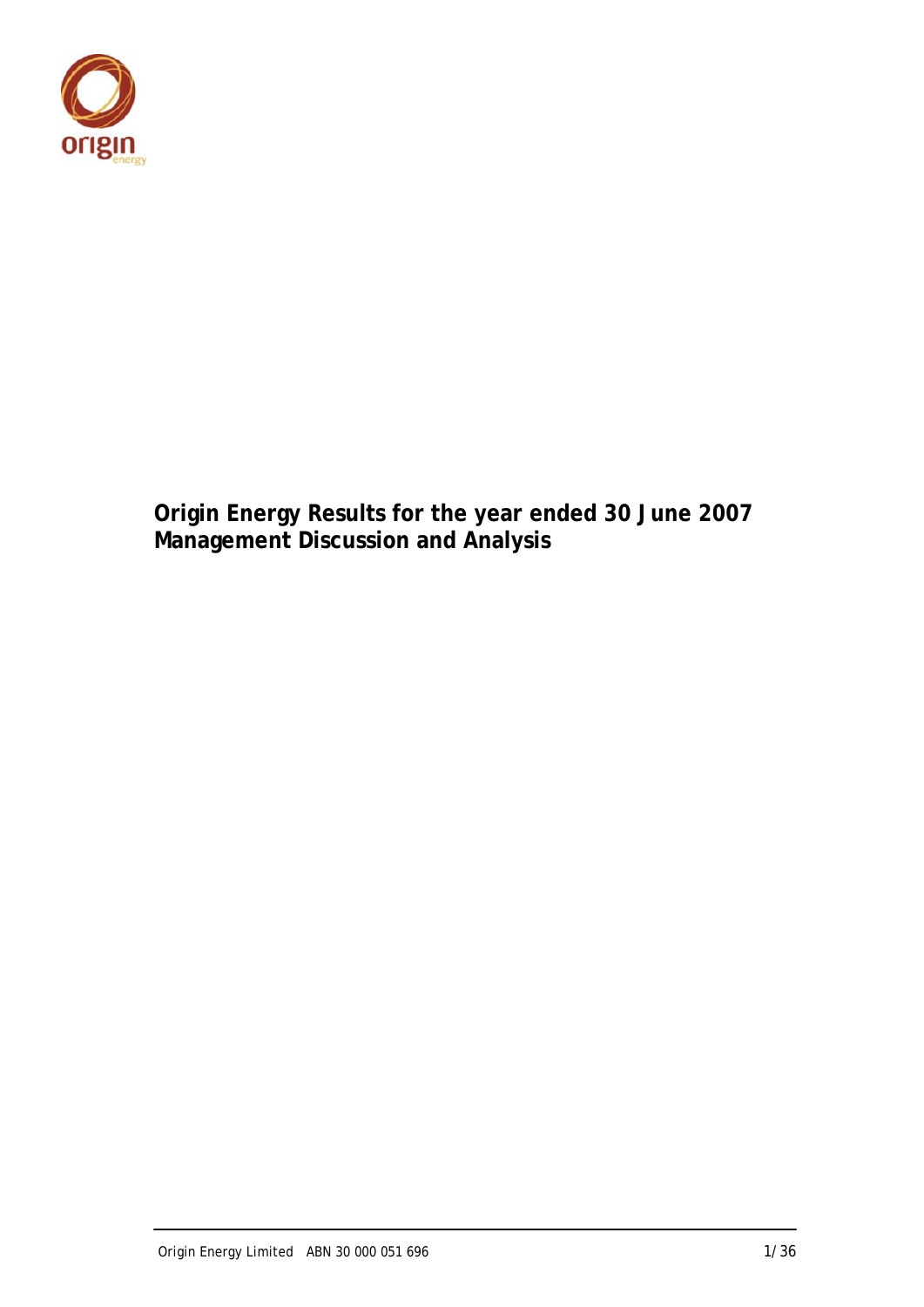# **Contents**

| 1. |     |                                                                 |  |  |  |  |  |
|----|-----|-----------------------------------------------------------------|--|--|--|--|--|
|    | 1.1 |                                                                 |  |  |  |  |  |
|    | 1.2 |                                                                 |  |  |  |  |  |
|    | 1.3 |                                                                 |  |  |  |  |  |
|    | 1.4 | Dividends - Final dividend of 11 cents per share fully franked5 |  |  |  |  |  |
|    | 1.5 |                                                                 |  |  |  |  |  |
| 2. |     |                                                                 |  |  |  |  |  |
| 3. |     |                                                                 |  |  |  |  |  |
|    | 3.1 |                                                                 |  |  |  |  |  |
|    | 3.2 |                                                                 |  |  |  |  |  |
|    | 3.3 |                                                                 |  |  |  |  |  |
|    | 3.4 |                                                                 |  |  |  |  |  |
|    | 3.5 |                                                                 |  |  |  |  |  |
|    | 3.6 |                                                                 |  |  |  |  |  |
|    | 3.7 | Profit - Underlying Profit of \$370.2 million, up 10% 11        |  |  |  |  |  |
| 4. |     |                                                                 |  |  |  |  |  |
| 5. |     |                                                                 |  |  |  |  |  |
| 6. |     |                                                                 |  |  |  |  |  |
| 7. |     |                                                                 |  |  |  |  |  |
|    | 7.1 |                                                                 |  |  |  |  |  |
|    | 7.2 |                                                                 |  |  |  |  |  |
| 8. |     |                                                                 |  |  |  |  |  |
|    | 8.1 |                                                                 |  |  |  |  |  |
|    | 8.2 |                                                                 |  |  |  |  |  |
|    | 8.3 |                                                                 |  |  |  |  |  |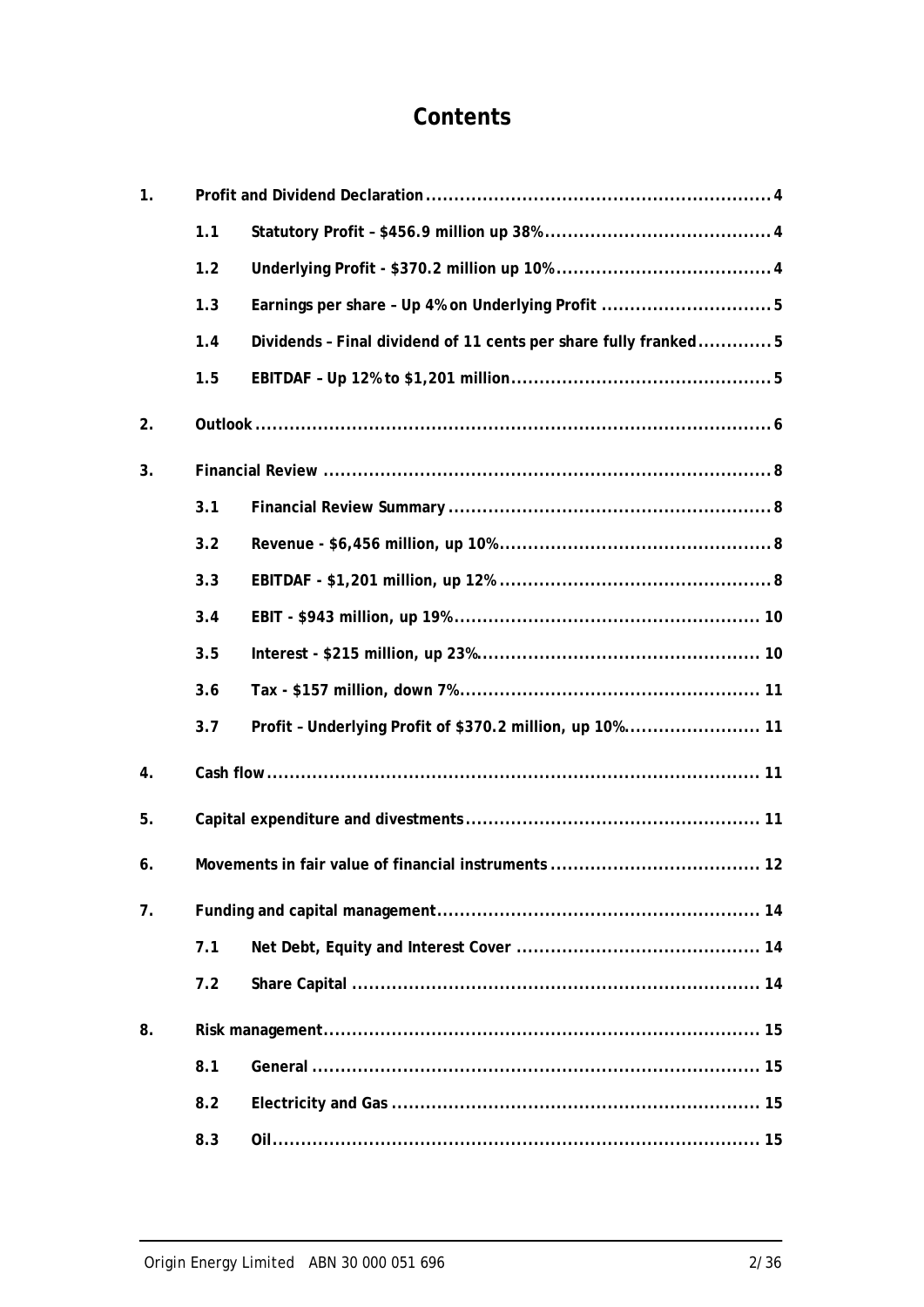|     | 8.4  |                                                                           |  |
|-----|------|---------------------------------------------------------------------------|--|
| 9.  |      |                                                                           |  |
| 10. |      |                                                                           |  |
|     | 10.1 |                                                                           |  |
|     | 10.2 |                                                                           |  |
|     | 10.3 |                                                                           |  |
|     | 10.4 |                                                                           |  |
|     | 10.5 |                                                                           |  |
| 11. |      |                                                                           |  |
|     |      | Appendix 1 - Reconciliation of Statutory Profit and Underlying Profit  33 |  |
|     |      | Appendix 2 - Movements in fair value of financial instruments 34          |  |
|     |      |                                                                           |  |
|     |      |                                                                           |  |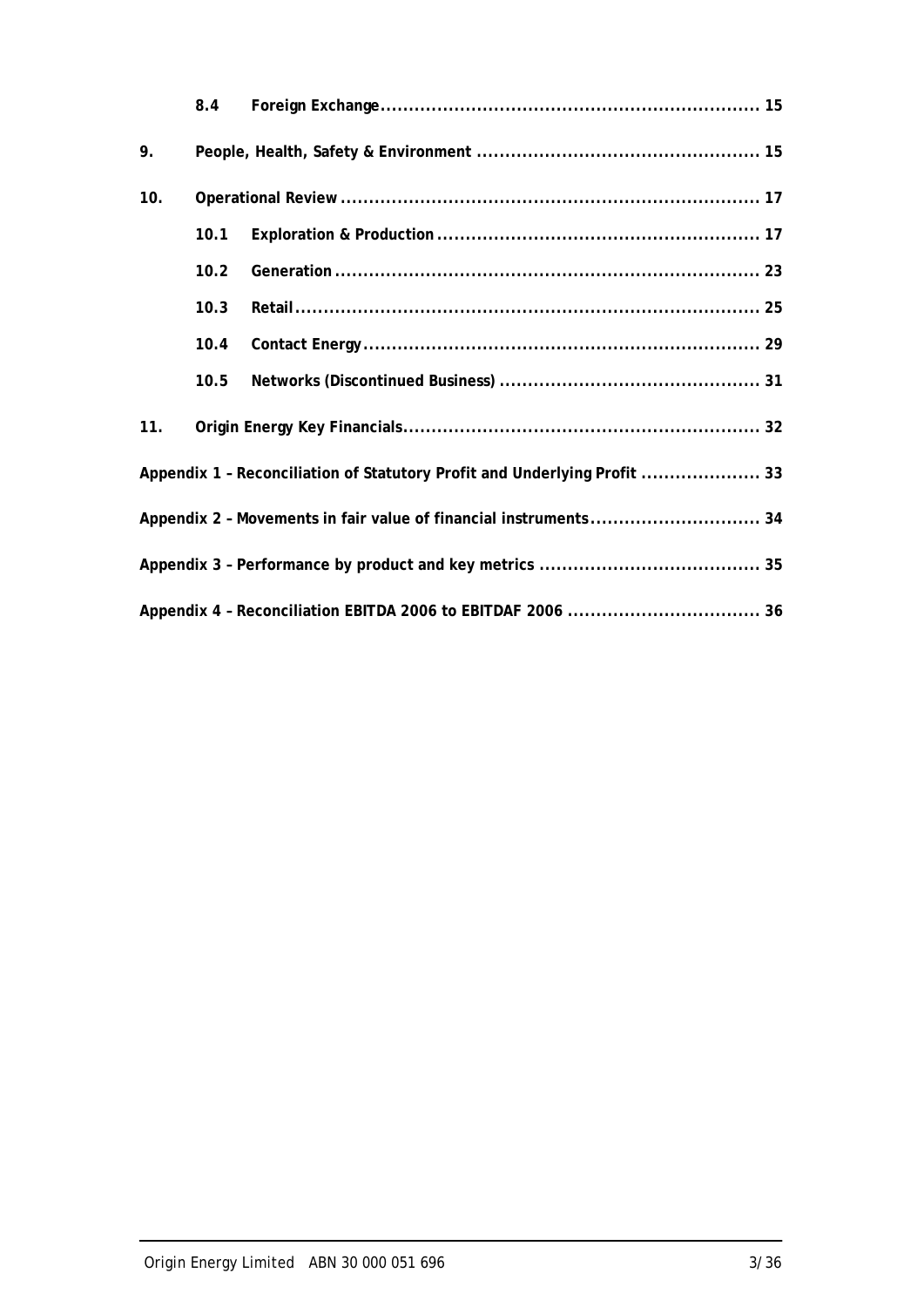## **Report for the full year ended 30 June 2007 Management Discussion and Analysis**

All figures in this report relate to businesses of the Origin Energy Limited Group ("Origin Energy" or "the Company") for the 12 months ended 30 June 2007 compared with the 12 months ended 30 June 2006 (the "prior year"), except where otherwise stated. All reference to \$ is a reference to Australian dollars unless specifically marked otherwise.

## **1. Profit and Dividend Declaration**

## **1.1 Statutory Profit – \$456.9 million up 38%**

Origin Energy reported a net profit after tax and minority interests ("Statutory Profit") of \$456.9 million for the 12 months ended 30 June 2007, an increase of 38% compared with \$331.9 million reported last year.

## **1.2 Underlying Profit - \$370.2 million up 10%**

The Statutory Profit for Origin Energy contains the impact of a number of significant items as outlined in the table below. This includes positive impacts from the sale of the Networks business, changes in fair value of financial instruments (predominantly associated with the Company's energy procurement activities), legislated changes in the New Zealand tax rate and termination of the Mt Stuart Power Purchase Agreement with Enertrade. These positive impacts are partially offset by impairment charges on producing assets and one-off costs associated with the purchase of Sun Retail business. These significant items provide an overall benefit of \$86.7 million after tax and the elimination of minority interests.

The profit after tax and minority interests and before significant items ("Underlying Profit") for Origin Energy for the year ended 30 June 2007 was therefore \$370.2 million. Calculating last year's profit on the same principles results in an Underlying Profit of \$337.9 million. The year-on-year increase in Underlying Profit is 10%.

|                                              |        | 2007 (\$m)  | 2006 (\$m) |             |        |
|----------------------------------------------|--------|-------------|------------|-------------|--------|
|                                              | After  |             | After      |             | Change |
|                                              | Tax    | <b>NPAT</b> | Tax        | <b>NPAT</b> | $(\%)$ |
|                                              | Impact |             | Impact     |             |        |
| <b>Statutory Profit</b>                      |        | 456.9       |            | 331.9       | 38     |
| Significant items                            |        |             |            |             |        |
| Changes in FV of financial instruments       |        |             |            |             |        |
| Commodity instruments                        | 22.4   |             | (14.1)     |             |        |
| Financing instruments                        | 6.7    |             | 2.6        |             |        |
| Asset Sales                                  |        |             |            |             |        |
| - Networks -SEA Gas                          | 76.0   |             |            |             |        |
| - Valley Power                               |        |             | 15.9       |             |        |
| Termination of Mt Stuart PPA                 | 13.7   |             |            |             |        |
| Impairment of producing assets               | (51.7) |             |            |             |        |
| Reduction in NZ tax rate                     | 29.2   |             |            |             |        |
| Sun Retail one-off costs                     | (9.6)  |             |            |             |        |
| Costs of proposed merger with Contact Energy |        |             | (10.4)     |             |        |
| Total significant items                      | 86.7   | (86.7)      | (6.0)      | 6.0         |        |
| <b>Underlying Profit</b>                     |        | 370.2       |            | 337.9       | 10     |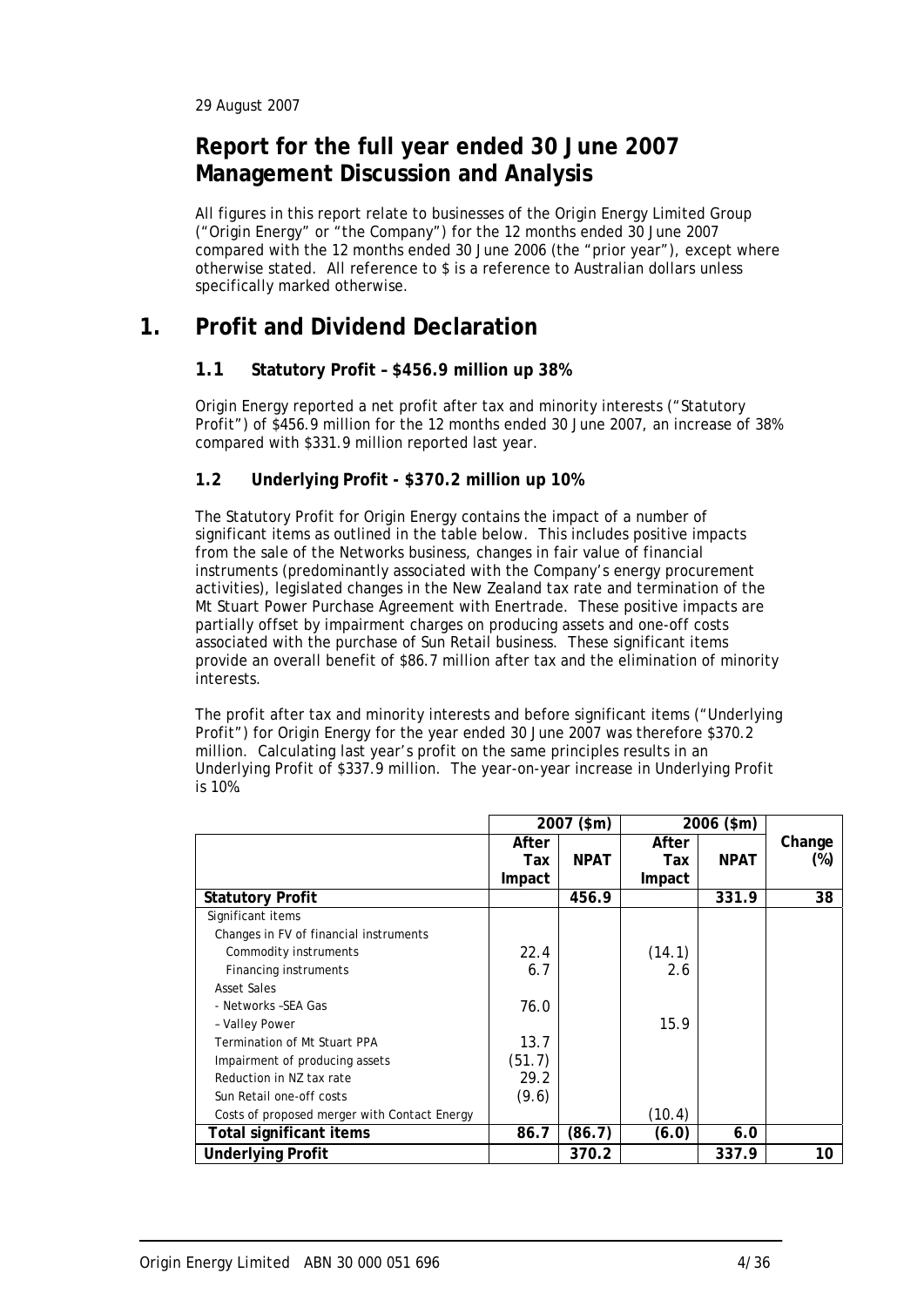A more detailed reconciliation of before and after tax impacts of these significant items is provided in Appendix 1.

The increase in Underlying Profit was driven by higher earnings from each of Origin Energy's Australian business segments, which more than offset a modest decline in the contribution of Contact Energy from New Zealand. The Exploration and Production segment delivered record production, sales and earnings as long-term investments in the BassGas Project and coal seam gas (CSG) began to contribute to earnings; the Generation segment provided higher earnings from a strong contribution from the Mt Stuart asset; while the Retail segment benefited from the acquisition of the Sun Retail business in Queensland in February 2007.

## **1.3 Earnings per share – Up 4% on Underlying Profit**

Earnings per share calculated from the Underlying Profit increased 4% to 44.3 cents on an expanded weighted average capital base of 836 million shares. This compares to 42.7 cents based on the same calculation on Underlying Profit from last year.

The share capital of the company increased significantly in the year following a placement of 56 million shares with institutional investors in December 2006 and a Share Purchase Plan (SPP) for retail shareholders which resulted in a further 12 million shares being issued. These share issues raised \$473 million net of costs to partially finance the acquisition of the Sun Retail business in Queensland.

## **1.4 Dividends – Final dividend of 11 cents per share fully franked**

A final fully franked dividend of 11 cents per share will be paid on 3 October 2007 to shareholders of record on 10 September 2007 (compared with 9 cents in the prior year). Origin Energy shares will trade ex-dividend from 3 September 2007. This brings the total dividend for the year to 21 cents per share, an increase of 17% over the previous year. The Dividend Reinvestment Plan will apply to the current dividend without discount.

This represents a dividend payout ratio of 38% of Statutory earnings per share, or 47% of Underlying earnings per share.

## **1.5 EBITDAF – Up 12% to \$1,201 million**

With the introduction of IFRS in recent years the accounting standards require that changes in the fair value of certain financial instruments be reflected in the Profit and Loss statement. This can introduce significant volatility to the earnings reported for the year. To provide a clearer understanding of operational performance, the Company is reporting earnings before interest, tax, depreciation, amortisation, and the impact of fair value changes to financial instruments (EBITDAF). Proceeds from the sale of major assets and impairment of assets will also be accounted for below this line.

For the year to 30 June 2007 EBITDAF was \$1,201 million, a 12% increase from the prior year of \$1,076 million. For more details see Section 3.3.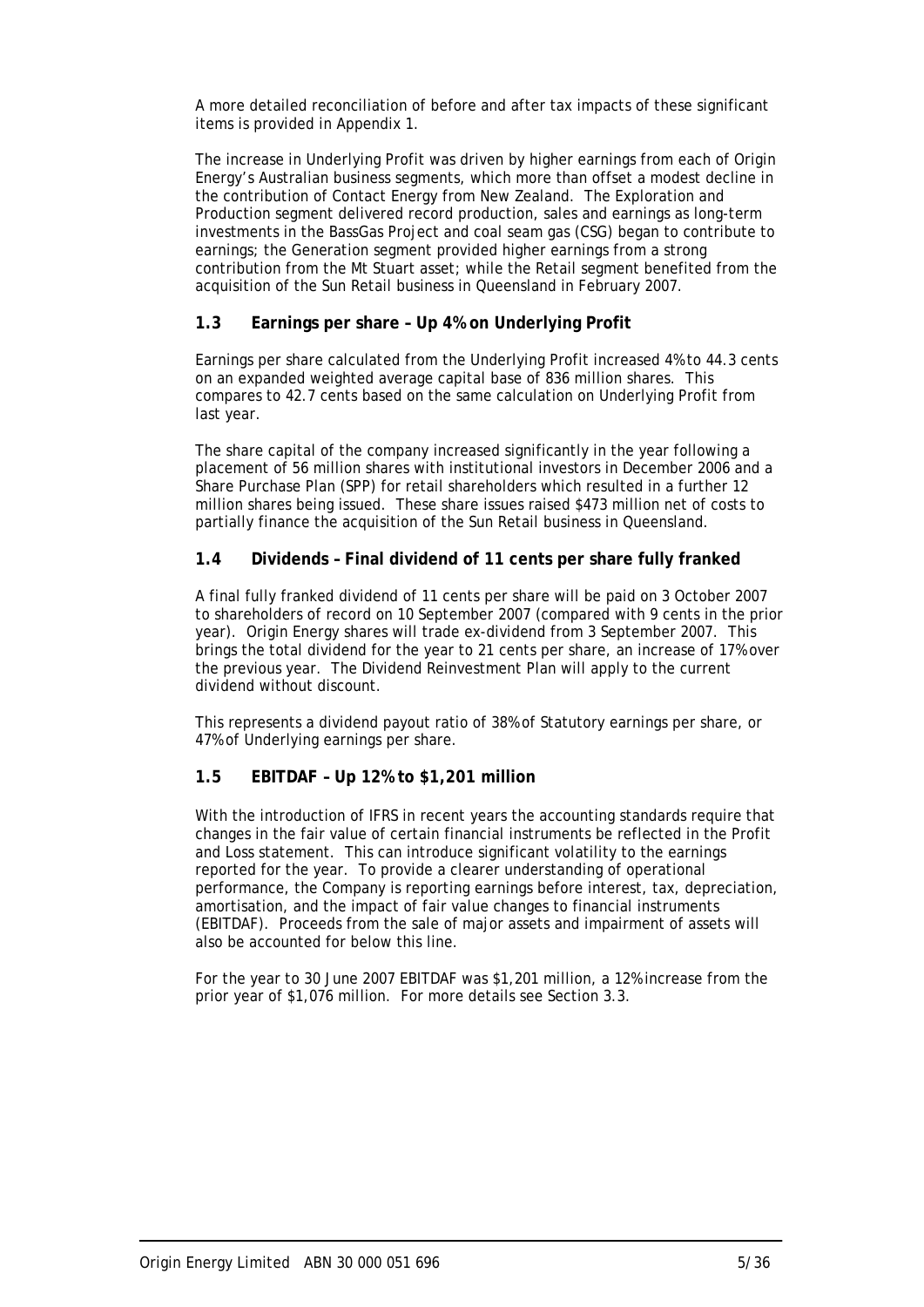## **2. Outlook**

As we look ahead the Company has established a strong platform for growth. The Company acquired the Sun Retail business in Queensland for \$1,202 million<sup>1</sup> providing significant scale and purchasing benefits to its Retail business nationally; sold its Rockgas LPG distribution business in New Zealand to Contact Energy for NZ\$156 million<sup>2</sup>; and agreed to sell its Networks business to the APA Group for \$556.5 million<sup>3</sup>. These transactions have focussed the Company on the competitive segments of the energy markets in Australia and New Zealand.

Furthermore the Company has progressed major development opportunities including:

- bringing the BassGas Project into production and achieving design throughput;
- negotiating the early termination of the Mt Stuart Power Purchase Agreement with Enertrade which has subsequently provided Origin Energy with the ability to support some of the demand requirements of Sun Retail from this asset;
- committing to the expansion of the Quarantine power station in South Australia, to add 120 MW of gas fired peaking power at an estimated capital cost of \$80 million. The development is expected to be completed by December 2008;
- committing to the development of a 630 MW combined cycle gas fired power station at the Darling Downs site in Queensland under contracts worth \$780 million. Gas field development and associated pipeline infrastructure to supply the power station with up to 44PJ per annum of CSG was approved for an additional capital expenditure of \$500 million. The plant is expected to be in production by early 2010;
- entered into a gas sales agreement with Rio Tinto Aluminium to supply up to 470 PJ of CSG over 20 years from 2010. This will require an additional \$260 million capital investment; and
- increasing 2P reserves by 42% from 2,436 PJe to 3,471 PJe. This includes a net increase in CSG reserves of 80% or 1,095 PJ to 2,470 PJ.

In the year to 30 June 2008 the Company can expect:

- a full year contribution from the integration of the Sun Retail business;
- increasing contribution from the Exploration and Production business as CSG production rises to meet new contracts, the BassGas Project contributes a full year, partially offset by lower contributions from declining production in the Perth and Cooper basins;
- commencement of production from the Otway Gas Project;
- a consistent contribution from Contact Energy; and
- no earnings from the discontinued Networks business (a one-off gain on sale for the portion of this business which settled on 2 July 2007 will be reported in the results for the 2008 financial year).

Based on current market conditions and normal weather prevailing the Company is targeting an increase in underlying profit for 2007/08 of approximately 15%.

Looking further ahead the Company will benefit from a number of projects already committed, including the expansion of Quarantine power station which is due on line in December 2008, the Kupe Gas Project which is scheduled to commence production by mid 2009, the Darling Downs power project and related CSG developments due on line in early 2010, and the commencement of supply to the Rio Tinto Alumina project, also in 2010. The Company will achieve reductions in

<sup>1</sup> <sup>1</sup> \$1,240 million after adjustments and costs.

<sup>2</sup> NZ\$161.8 million after adjustments.

<sup>&</sup>lt;sup>3</sup> \$561.9 million after adjustments.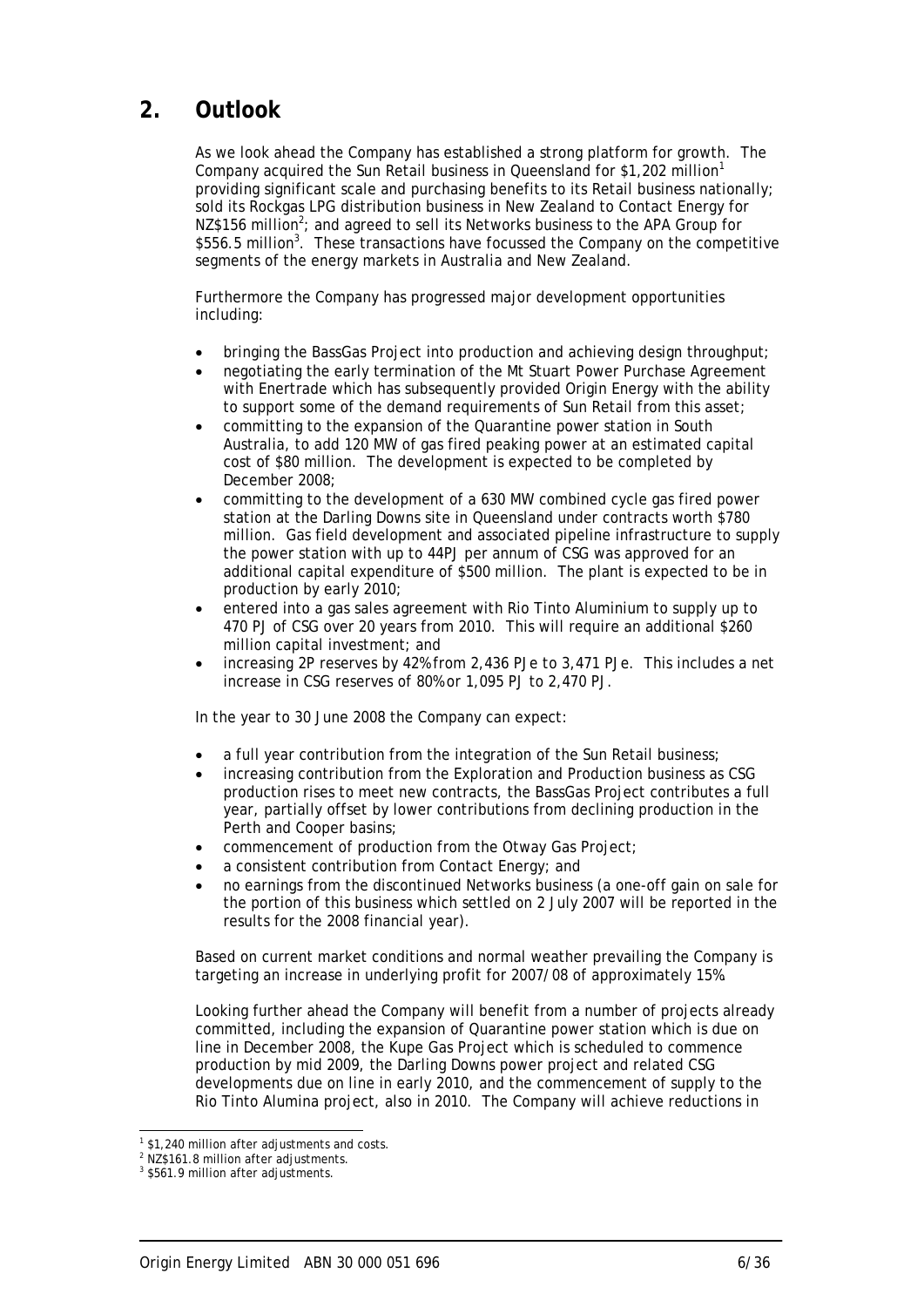cost to serve in the Retail business when the transitional service agreement for Sun Retail ends in March 2008 and further initiatives to reduce cost to serve are implemented.

This year Origin Energy achieved a milestone of over 250,000 customers signed onto its Green Energy products, with GreenEarth Solar and GreenEarth Wind electricity products rated number 1 and 2, respectively by Green Electricity Watch for the third consecutive year. The Company continued to find new and innovative ways to help its customers reduce their carbon footprint, launching Origin Energy's Carbon Reduction Scheme and was successful in its bid for the first Solar Cities project in Adelaide.

Given the recognition of the long-term need to reduce carbon from power generation, the Company continues to invest in development of new photovoltaic SLIVER® technology and, through Geodynamics, invests in geothermal energy.

With this range of opportunities before it, the Company re-affirms its target of delivering 10-15% growth in Underlying EPS on average for the next few years.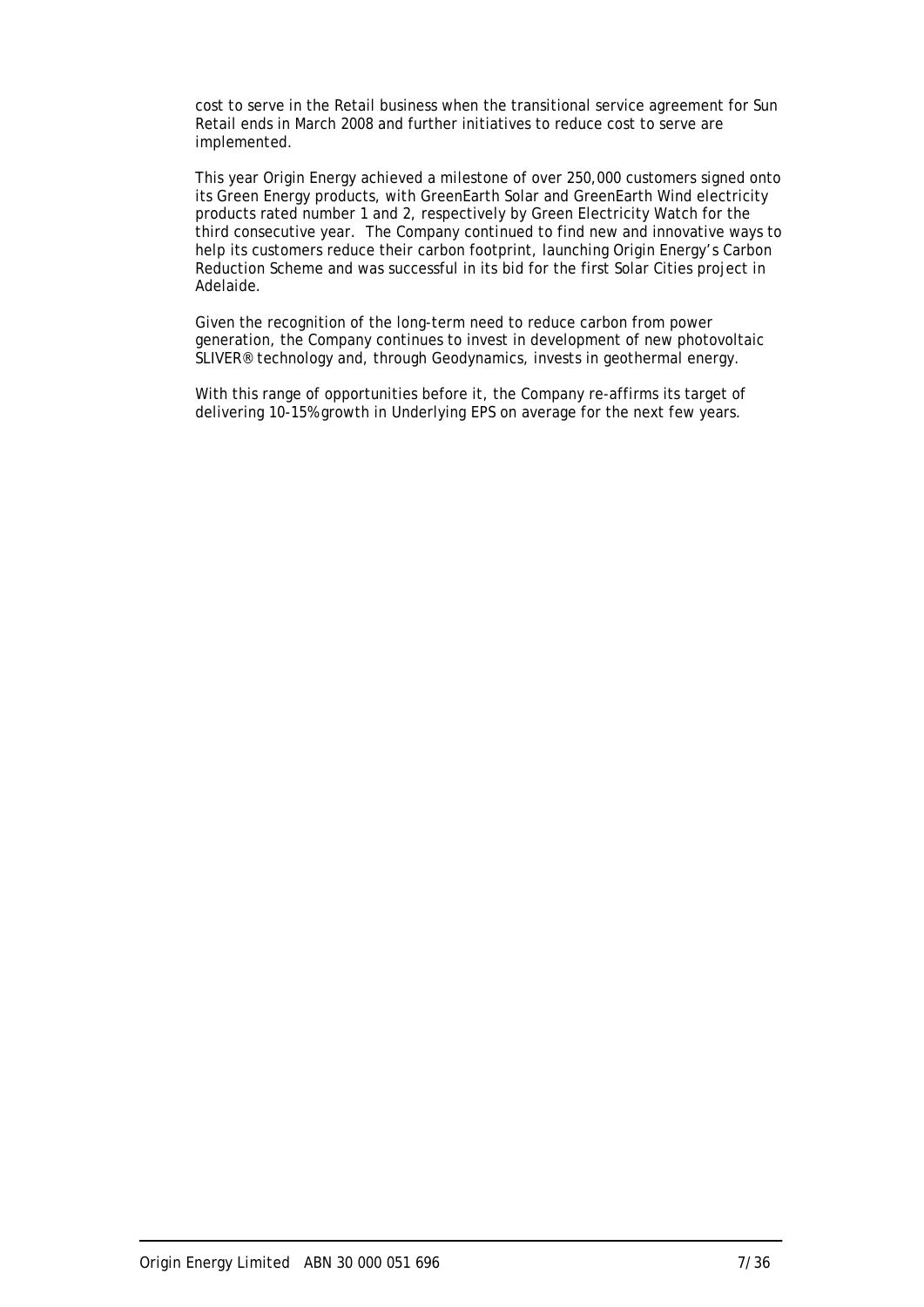## **3. Financial Review**

## **3.1 Financial Review Summary**

| Year ended 30 June                                               | 2007<br>\$m\$ | 2006<br>\$m\$ | Change<br>(%)  |
|------------------------------------------------------------------|---------------|---------------|----------------|
| Total external revenue                                           | 6,456         | 5,880         | 10             |
| <b>EBITDAF</b>                                                   | 1,201         | 1,076         | 12             |
| EBIT                                                             | 943           | 791           | 19             |
| Net profit after tax before elimination of<br>minority interests | 592           | 454           | 30             |
| Minority interests                                               | 135           | 122           | 10             |
| <b>Statutory Profit</b>                                          | 457           | 332           | 38             |
| Significant items                                                | 87            | (6)           |                |
| <b>Underlying Profit</b>                                         | 370           | 338           | 10             |
| Basic earnings per share on Statutory Profit<br>(cents)          | 54.7          | 41.9          | 30             |
| Basic earnings per share on Underlying Profit<br>(cents)         | 44.3          | 42.7          | 4              |
| Free cash flow <sup>4</sup>                                      | 595           | 583           | $\overline{2}$ |
| Capital expenditure                                              | 2,027         | 897           | 126            |
| OCAT Ratio <sup>5</sup>                                          | 11.5%         | 12.5%         |                |
| Adjusted [net debt/(debt + equity)] <sup>6</sup>                 | 42%           | 42%           |                |

## **3.2 Revenue - \$6,456 million, up 10%**

Total external revenue increased by 10% to \$6,456 million. Within Origin Energy's Australian operations the increase was 25% primarily reflecting higher revenues from the Retail segment after the acquisition of Sun Retail and record revenues from the Exploration and Production segment. Total external revenue from Contact Energy decreased by 16% as lower wholesale electricity prices in New Zealand reduced the revenue earned from its generation assets.

## **3.3 EBITDAF - \$1,201 million, up 12%**

For the year to 30 June 2007 EBITDAF was \$1,201 million, a 12% increase from the prior year of \$1,076 million*.* The segment contributions to this result were:

-

<sup>&</sup>lt;sup>4</sup> Free cash flow is defined here as cash available to fund distributions to shareholders and growth capital. It includes deductions for stay-in-business capital, interest and tax.

 $5$  OCAT Ratio = (OCAT - interest tax shield) / funds employed.

Excludes the impact of mark-to-market impacts on net debt and on equity (see Section 7.1).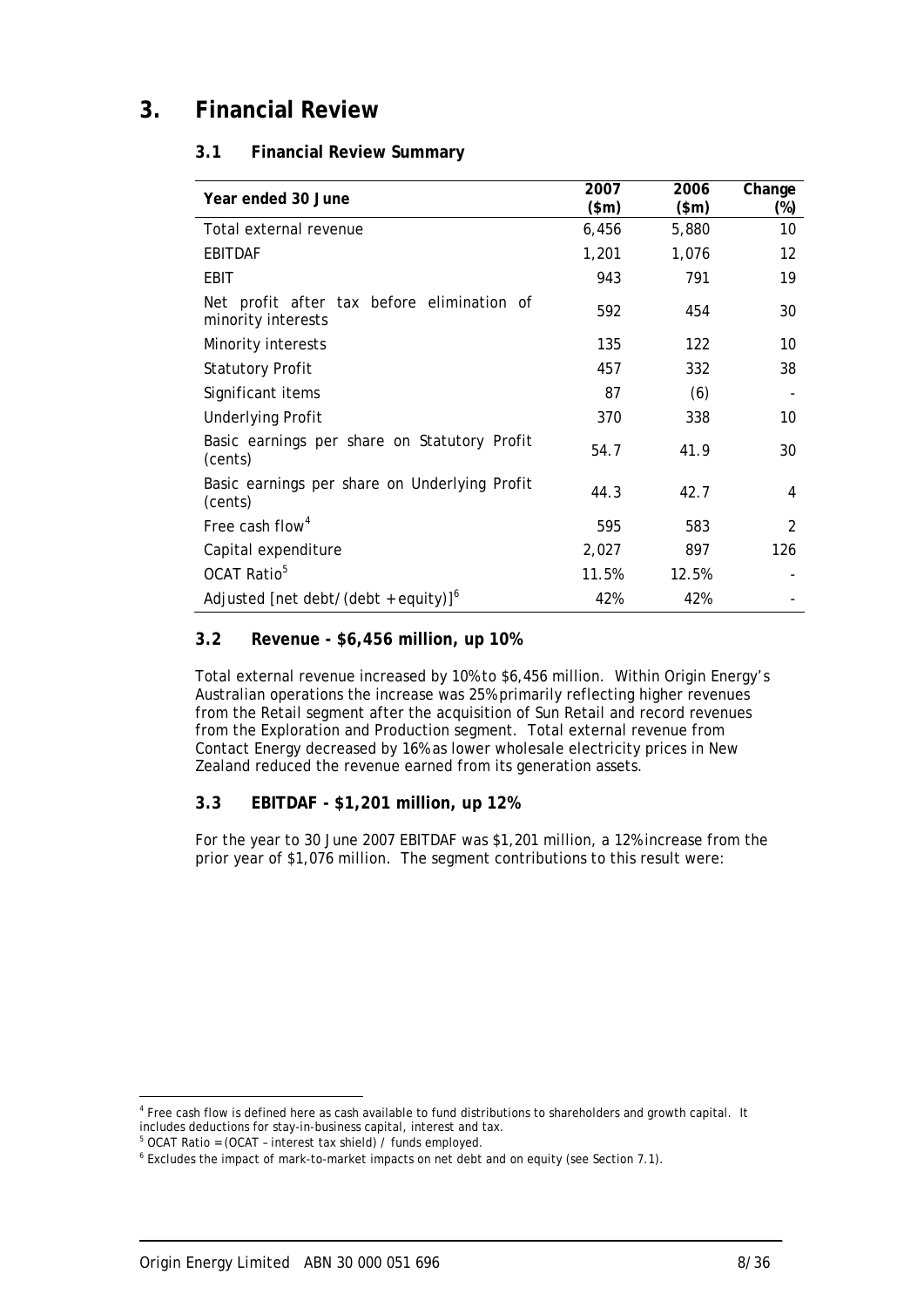**Earnings before interest, tax, depreciation/amortisation, and change in fair value of financial instruments (EBITDAF)** 

| Year ended 30 June                            | 2007  | $2006^7$ | Change |
|-----------------------------------------------|-------|----------|--------|
|                                               | (\$m) | \$m\$    | (%)    |
| <b>Exploration &amp; Production</b>           | 254   | 209      | 22     |
| Generation                                    | 99    | 58       | 69     |
| Retail                                        | 341   | 292      | 17     |
| Contact Energy <sup>8</sup>                   | 477   | 488      | (2)    |
| Networks - Discontinued Business <sup>9</sup> | 30    | 29       |        |
| Total                                         | 1.201 | 1.076    |        |

**Exploration & Production** increased its EBITDAF contribution by 22% to \$254 million. The business delivered record energy sales of 92.5 petajoules equivalent (PJe); 11% higher than the previous record set in the prior year of 83.8 PJe. This reflects higher CSG sales and over six months contribution from the BassGas Project, which more than offset declines in production and sales from the more mature Cooper, Perth and onshore Otway basins. Details are available in Section 10.1.

**Generation** EBITDAF grew by 69% to \$99 million from \$58 million. This primarily reflects a contract termination payment received with respect to the Mt Stuart power station of \$19.6 million before tax, and the flexibility of inclusion of Mt Stuart in the operating portfolio of Origin Energy. Details are available in Section 10.2.

In **Retail,** EBITDAF grew by \$49 million or 17% from \$292 million to \$341 million. This was primarily due to a five month contribution from the acquisition of the Sun Retail business which was acquired on 1 February 2007, and includes one-off costs associated with the Sun Retail integration of \$13.7 million. During the year the Company increased its natural gas and electricity customer accounts numbers (excluding those purchased with Sun Retail) by 22,000, increased dual fuel accounts by 81,000, and by 30 June 2007 had signed over 250,000 green power customers. Details are available in Section 10.3.

**Contact Energy** contributed \$477 million to EBITDAF, 2% lower than the \$488 million recorded last year. This was primarily due to higher gas costs and lower earnings from the generation business as a consequence of a return to more normal weather conditions resulting in lower pool prices in New Zealand. Details are available in section 10.4.

An agreement to sell the **Networks** business was signed on 4 April 2007 and this is reported as a discontinued business within this result. EBITDAF for the business was essentially constant with last year, up less than 1% to \$30 million. Details are available in Section 10.5.

 7 The 2006 EBITDAF by segment has been calculated from the 2006 EBITDA with adjustments made to exclude the change in fair value of financial instruments and derivatives, and also for the reallocation of minor business taken out of the Generation and Retail segments for sale with the Networks business. A full reconciliation is provided in Appendix 4.

<sup>8</sup> 100% of Contact Energy's EBITDAF is included in the consolidated income statement. 9

The Networks business has been sold. This business included Origin Energy Asset Management business which provides management and operations services to Envestra Limited, a 17% interest in Envestra Limited and a 33.3% interest in the SEA Gas pipeline, together with minor cogeneration assets which previously were reported in the Generation segment and a variety of small assets including the SESA pipeline and Natural Gas Vehicle business previously reported in the Retail segment. Segmental results for 2007 and 2006 include these businesses in the Networks segment, and consequently the results for the Generation and Retail segments have been restated.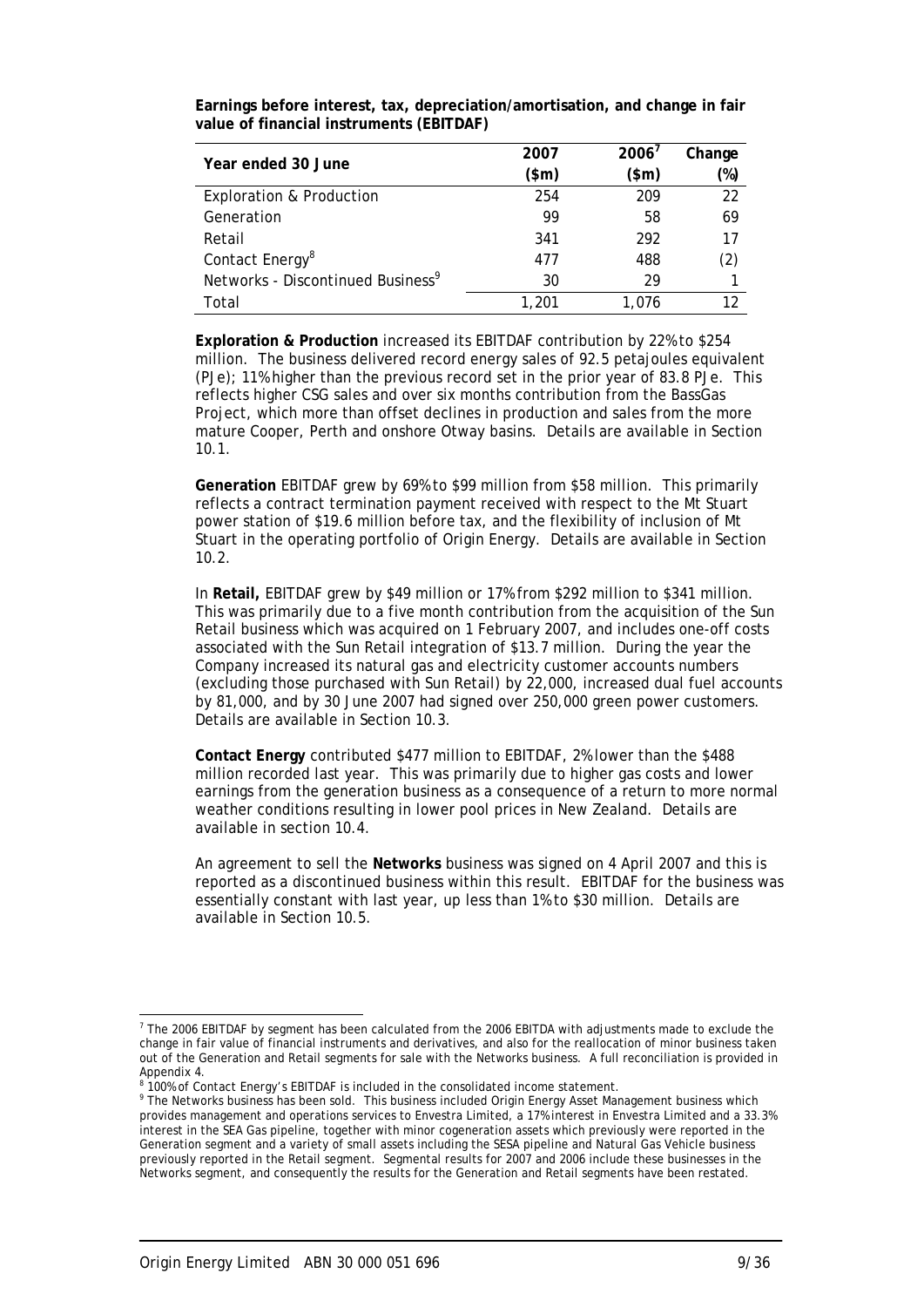## **3.4 EBIT - \$943 million, up 19%**

Four categories of items are recorded in the accounts between EBITDAF and EBIT. These are:

- Changes in the fair value of commodity financial instruments;
- Gain on sale of businesses:
- Impairment of assets; and
- Depreciation and amortisation expense.

#### **Changes in the fair value of commodity financial instruments (benefit of \$32 million)**

Under A-IFRS a benefit of \$32 million is included in the Profit and Loss associated with the value of valid commodity hedging instruments which do not qualify for hedge accounting. Further explanation of the accounting treatment of these instruments is included in Section 6. This compares with an expense of \$20 million last year.

#### **Gain on sale of businesses (benefit of \$114 million)**

During the year Origin Energy concluded an agreement to sell its Networks business to APA Group for \$556.5 million<sup>10</sup>. Settlement of the transaction has taken place in two parts. Settlement for the sale of the SEA Gas Pipeline portion of this business was effected on 29 June 2007 and is included in the accounts for the financial year ended 30 June 2007. The sale of this asset for \$133.2 million<sup>11</sup> has resulted in a pre-tax profit on sale of \$113.8 million. The sale of the balance of the business took place on 2 July 2007, and proceeds from this portion will be reported in the results for the year ending 30 June 2008.

#### **Impairment of assets (expense of \$74 million)**

A charge of \$73.8 million has been made to the Profit and Loss for impairment of assets in the Exploration and Production business. This includes \$65.3 million associated with the Cooper Basin and \$8.5 million associated with the Katnook and Ladbroke Grove fields in the onshore Otway Basin. Further details are provided in Section 10.1.4

#### **Depreciation and amortisation expense (expense of \$330 million)**

Depreciation and amortisation expense increased by 11% to \$330 million, primarily reflecting the commencement of production from the BassGas development, the ramping up of production from the Spring Gully Project, and acquisition of the Sun Retail business.

After accounting for these items EBIT increased 19% to \$943 million.

#### **3.5 Interest - \$215 million, up 23%**

Net financing costs for the year were \$215 million, up 23% from \$175 million in the prior year. This was due to the increase in debt required to partially fund the acquisition of the Sun Retail business together with higher interest expense as development projects – which have interest capitalised during construction – move into production.

1

<sup>&</sup>lt;sup>10</sup> \$561.9 million after adjustments.

<sup>11 \$131.2</sup> million net of costs.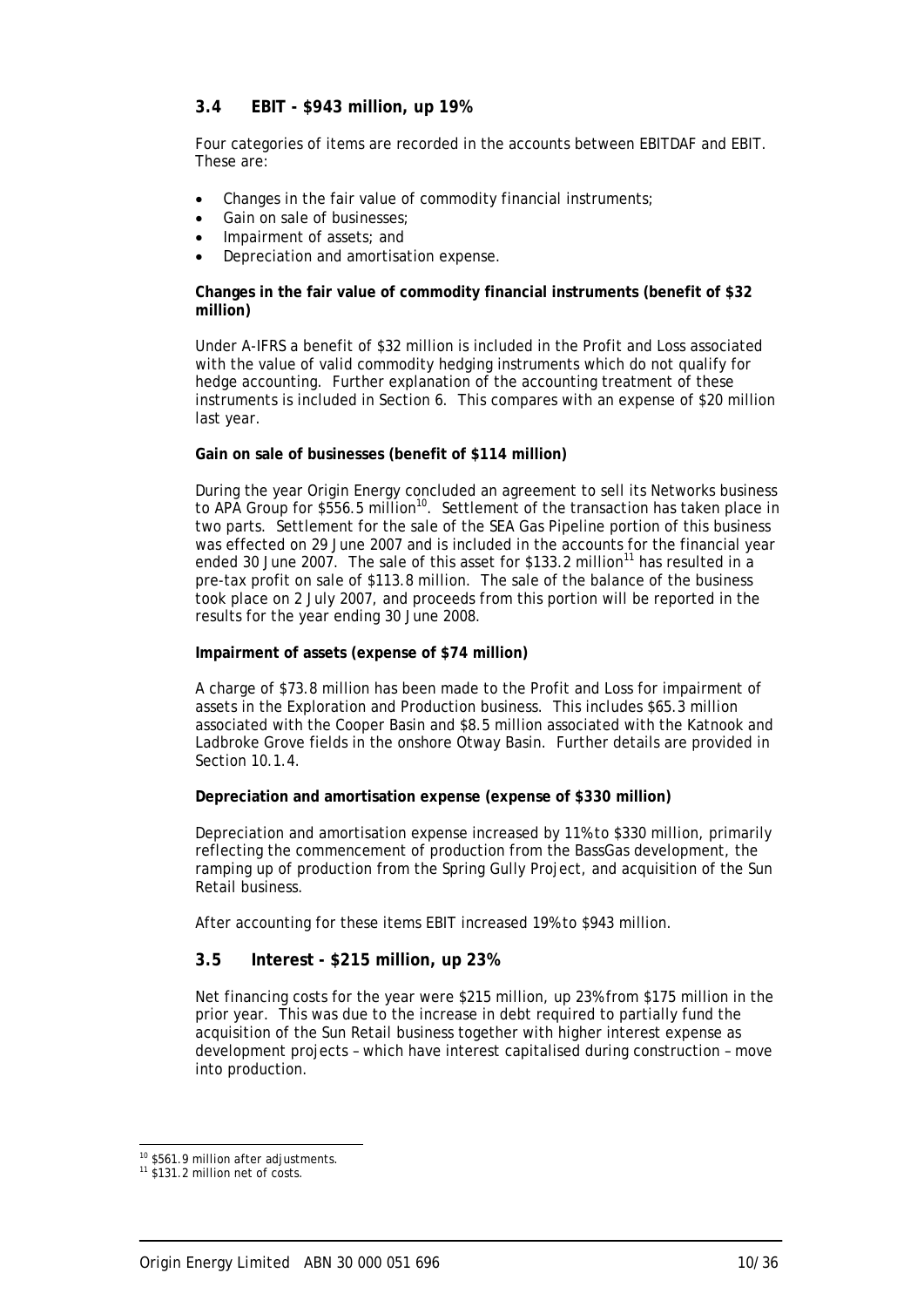## **3.6 Tax - \$157 million, down 7%**

Tax expense for the year was \$157 million, 7% lower than the previous year. Prima facie tax was higher than last year reflecting the higher pre-tax profits. However a legislated change in the New Zealand corporate tax rate from 33% to 30% which will take place in July 2008 has led to a reduction in deferred tax liabilities of \$56.9 million, which is recognised as a benefit in the Profit and Loss. Excluding this benefit results in an effective tax rate of 28.5% (compared with 27.1% last year). Inclusion of this benefit produces an effective tax rate of 20.9%.

## **3.7 Profit – Underlying Profit of \$370.2 million, up 10%**

The profit after tax for the consolidated entity for the period prior to the elimination of minority interests was \$591.6 million, an increase of \$137.5 million or 30% over the prior corresponding period.

After elimination of minority interests of \$134.7 million Origin Energy recorded a Statutory Profit of \$456.9 million, 38% higher than last year.

As outlined in Section 1.2 the Statutory Profit contains a number of significant items totalling \$86.7 million. Removing these items provides an Underlying Profit of \$370.2 million, an increase of 10% over the prior year.

## **4. Cash flow**

On a consolidated basis the operating cash flow after tax increased by 7% to \$819 million from \$768 million. The key drivers for the increase were a significantly higher EBITDAF and lower stay-in-business capital expenditure, which were only partially offset by higher tax paid and an increase (unfavourable change) in working capital. The increase in working capital was primarily due to the scale added by the Sun Retail business and cold weather in June which increased energy consumption and hence the level of debtors in Origin Energy's Retail business.

Cash flow available for funding growth and distributions to shareholders (free cash flow) was \$595 million compared with \$583 million in the prior year.

Funds employed in the business increased by 15% as the result of the acquisition of Sun Retail and continuing development expenditure in the Exploration and Production business.

Due primarily to this increase in funds employed Origin Energy's OCAT Ratio<sup>12</sup> for the year to 30 June 2007 decreased to 11.5%, from 12.5% in the prior year.

## **5. Capital expenditure and divestments**

Capital expenditure on growth and stay-in-business projects was \$758 million.

Stay-in-business capital expenditure associated with the maintenance of ongoing operations was \$179 million of which \$68 million was attributable to Contact Energy, \$57 million related to Exploration and Production (predominantly the Cooper Basin), and \$49 million related to Retail (customer systems and LPG).

Growth capital expenditure was \$579 million, 14% higher than in the prior period. This included expenditure of over \$10 million in the following areas:

-

 $12$  Origin Energy uses the measure of operating cash flow after tax over average funds employed (referred to as the OCAT Ratio). OCAT is calculated from EBITDA as the primary source of cash contribution, but adjusted for stay-inbusiness capital expenditure, changes in working capital, non-cash items and tax paid. Funds employed are averaged over the relevant period.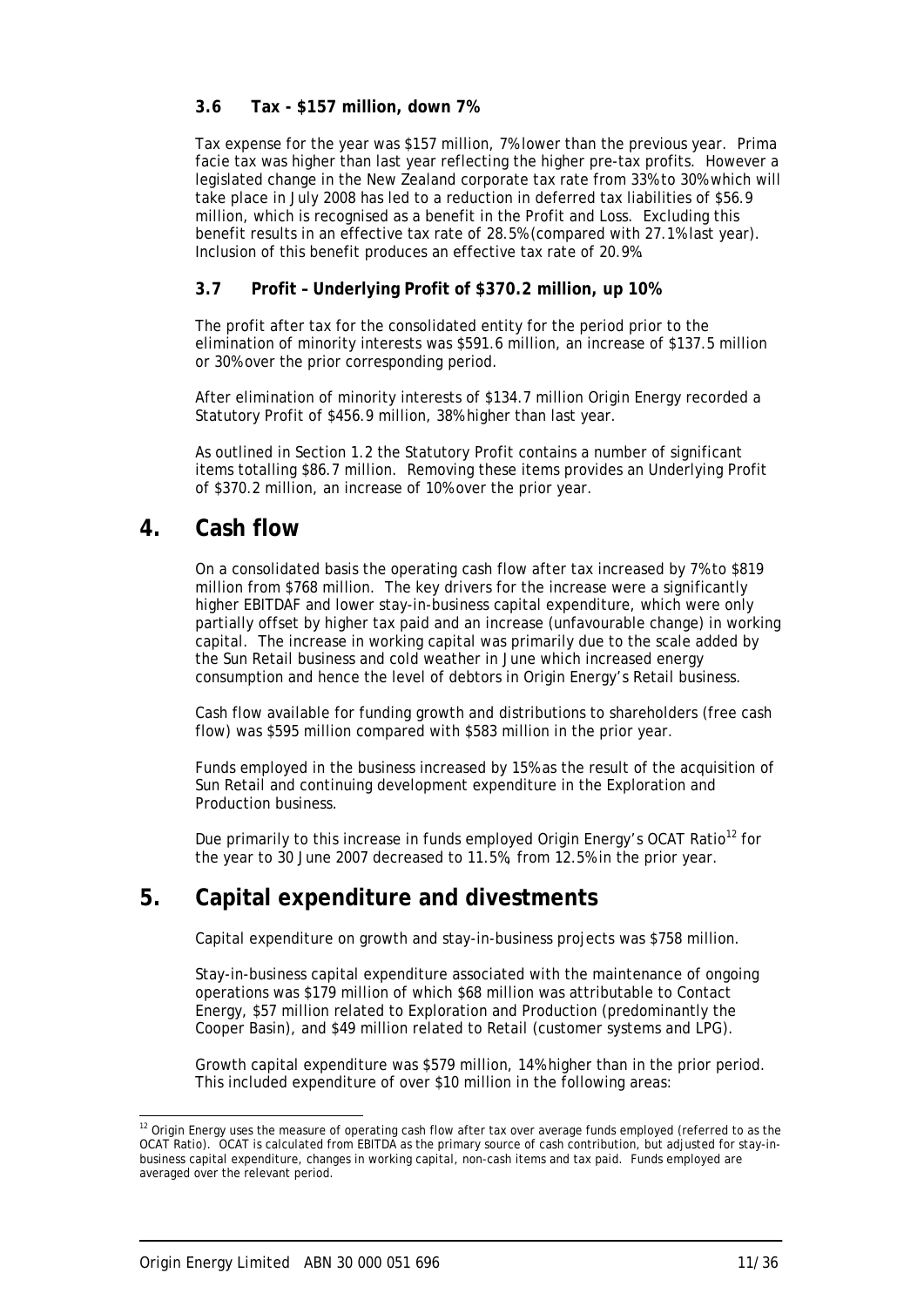- CSG assets in Queensland (\$149 million);
- The Kupe Gas Project (\$97 million);
- The offshore Otway Basin including the Thylacine and Geographe fields (\$68 million);
- Generation Projects including Darling Downs, Quarantine, Spring Gully and Mortlake (\$66 million);
- Contact Energy (\$58 million);
- Perth Basin oil and gas assets in Western Australia (\$24 million);
- Growth capital in the Cooper Basin (\$23 million);
- LPG assets (\$19 million);
- The BassGas Project (\$17 million); and
- Solar (\$15 million).

Capital expenditure on acquisitions totalled \$1,269 million. This included settlement on the acquisition of Sun Retail for \$1,240 million (including working capital adjustments and acquisition costs), \$12 million for additional equity in the BassGas development and onshore Otway Basin acquired from CalEnergy and AWE respectively, and the purchase of additional shares in Envestra for \$13 million through that company's Distribution Reinvestment Plan.

Total capital expenditure including acquisitions was \$2,027 million, compared with \$897 million last year.

On 4 April 2007, Origin Energy announced the sale of its Networks business to APA for \$556.5 million<sup>13</sup>. This business included Origin Energy Asset Management business which provides management and operations services to Envestra Limited, a 17% interest in Envestra Limited, a 33.3% interest in the SEA Gas pipeline, and a range of smaller complementary assets. The sale of the SEA Gas portion of this business was completed on 29 June 2007 for \$133.2 million<sup>14</sup>. Settlement on the balance of the business took place on 2 July and the proceeds will be reflected in the accounts for the year ending 30 June 2008. During the year Origin Energy also disposed of all of its remaining shares in Magellan Petroleum for \$5.1 million.

Net proceeds on divestments during the year amounted to \$136.3 million.

During the year Origin Energy sold the Rockgas LPG business to Origin Energy's owned subsidiary Contact Energy for NZ\$156 million. As Contact Energy is consolidated in the accounts of Origin Energy no profit or loss was recorded in the Origin Energy's consolidated accounts.

## **6. Movements in fair value of financial instruments**

Origin Energy utilises a range of financial instruments and derivatives in order to manage the various price, interest rate and foreign exchange risks to which it is exposed. Due to the volatility of the energy markets in which Origin Energy operates and the size of the transactions the company undertakes the accounting outcomes can have a significant impact on the Group's financial results.

Under accounting standards hedges are deemed to either be "effective" and qualify for hedge accounting and recognition in the Equity Hedge Reserve, or are deemed "ineffective" and must be recognised in the Profit and Loss.

A hedge is deemed to be "effective" if the changes in fair value or cash flow of the hedged item and the hedging instrument offset each other, or if the hedge substantially offsets risk associated with the change in fair value of the hedged item. There must also be sufficient certainty with respect to the occurrence of the risk which is being offset for a hedge to quality as "effective".

l <sup>13</sup> \$561.9 million after adjustments

<sup>14 \$131.2</sup> million net of costs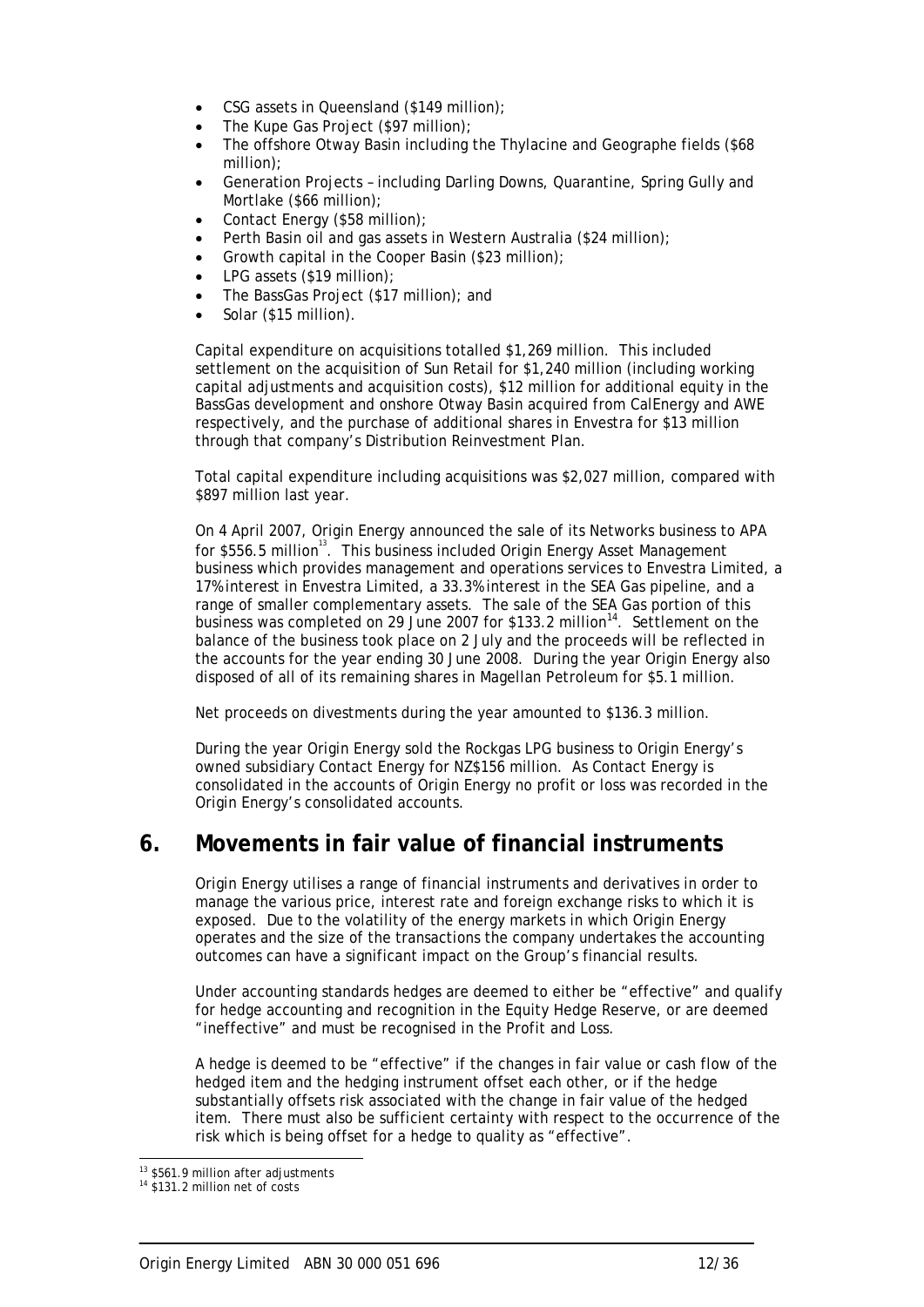"Ineffective" hedges are those instruments which, while they may be valid economic risk management instruments, do not meet the stringent criteria above.

For example financial instruments ("caps") used to match supply with demand in hot weather cannot be accurately forecast with sufficient certainty to qualify for hedge accounting. They therefore contain an element of "ineffectiveness" as defined under the accounting standards.

The following tables summarise the key balances at 30 June 2007:

#### **Summary of derivatives movements**

| <b>Balance Sheet</b>                                      | Net Assets (\$m) |           |                |       |
|-----------------------------------------------------------|------------------|-----------|----------------|-------|
|                                                           | 30-Jun-07        | 30-Jun-06 | Change $(\$m)$ |       |
| <b>Commodity Risk Management</b>                          | 3,301            | 76        |                | 3,225 |
| <b>Contact Energy</b>                                     | (258)            | (128)     |                | (130) |
| Treasury and Other                                        | (13)             | (111)     |                | 98    |
| Origin Group                                              | 3,030            | (163)     |                | 3,193 |
|                                                           |                  |           |                |       |
| Reconciliation of Balance Sheet and Profit and Loss items |                  |           | \$m\$          |       |
| associated with derivatives movements                     |                  |           |                |       |
| Change in net assets                                      |                  |           |                | 3,193 |
| Recognition of "effective" instruments in Balance Sheet   |                  | 3,140     |                |       |
| Recognised in Equity (Hedge Reserve post tax)             | 2.197            |           |                |       |
| Recognised in Deferred Tax Liability                      | 943              |           |                |       |
| Recognition of "ineffective" instruments in Profit & Loss |                  |           |                | 52    |

The fair value of financial instruments as measured against market prices is recorded in the balance sheet in the derivative asset and derivative liability balances. The large increases in the forward price of electricity at 30 June 2007 has resulted in a large increase on the fair value of these financial instruments. Origin Energy now has \$3,301 million of net assets recognised in association with commodity risk management instruments, with a net increase of \$3,225 million recognised this year. Including the impact of other financial instruments and consolidating Contact Energy the year-on-year change in net assets associated with changes in value of derivatives is \$3,193 million.

These changes in value are either recognised in Equity (Hedge Reserve) or the Profit and Loss each period. The total year-on-year change in the value of derivatives which qualify for hedge accounting is \$3,140 million (pre-tax) and is recognised in the Hedge Reserve in Equity. The pre-tax increase is partially offset by an increase in Deferred Tax Liability of \$943 million, resulting in an after tax increase in Hedge Reserve of \$2,197 million.

The balance of \$52.3 million (pre-tax) is recognised in the Profit and Loss and is associated with the value of valid hedging instruments which either do not qualify for hedge accounting or are assessed to contain an element of "ineffectiveness" under the accounting standards. These relate primarily either to the Company's commodity risk management activities (managing risk associated with oil price and electricity purchasing costs) or to interest rate and foreign exchange risk management.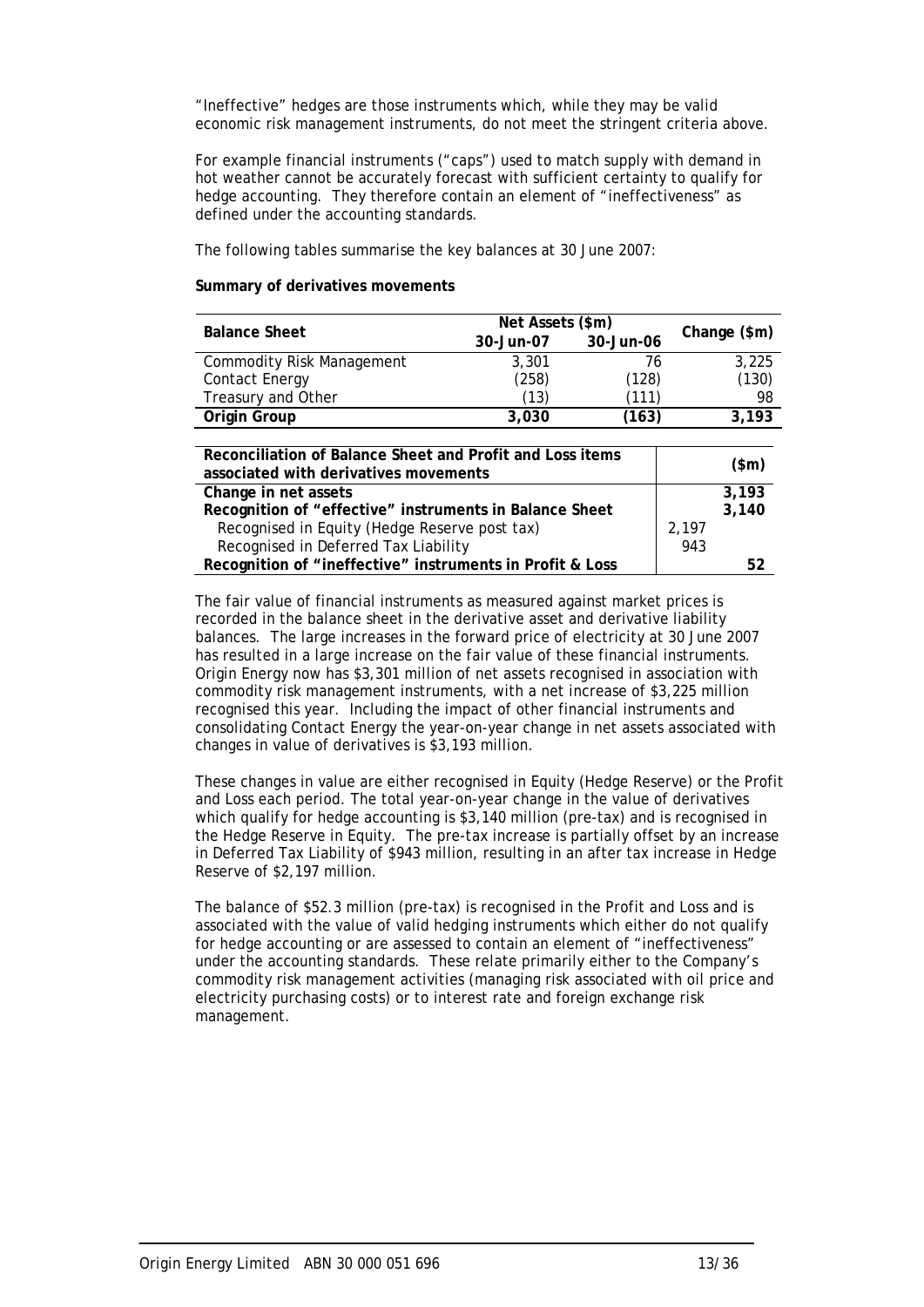## **7. Funding and capital management**

## **7.1 Net Debt, Equity and Interest Cover**

Under A-IFRS accounting standards net debt for the consolidated entity increased 23% from \$2,411 million at 30 June 2006 to \$2,958 million at 30 June 2007. The A-IFRS calculation of net debt includes mark-to-market adjustments of \$430 million (\$226 million in the prior year) which act to reduce the net debt quoted. Excluding these mark-to-market adjustments, the "adjusted net debt" for the Company was \$3,389 million at 30 June 2007 (\$2,637 million at 30 June 2006), an increase of 29% and best reflects the underlying debt position of the Company.

The equity of the Company has increased from \$3,646 million to \$6,969 million. This was primarily due to an increase in the Hedge Reserve of \$2,197 million, due to changes in the fair value of financial instruments. Removing the effects of this change in fair value, the "adjusted equity" of shareholders has increased from \$3,582 million to \$4,683 million. This reflects the impact of capital raisings during the year as well as value added during the year to shareholders funds from Company operations, particularly the acquisition of Sun Retail and the ongoing development of the Exploration and Production assets.

The following table provides two calculations of the Net Debt to Net Debt plus Equity ratio, using definitions from A-IFRS or the adjusted definitions discussed above.

Calculation as reported: **2007** 

|                              | 2007          | 2006  | Change        |
|------------------------------|---------------|-------|---------------|
|                              | $(\text{5m})$ | (\$m) | $\frac{1}{2}$ |
| Net debt as reported         | 2.958         | 2.411 | วว            |
| Equity as reported           | 6.969         | 3.646 | О1            |
| Net debt/(net debt + equity) | 30%           | 40%   |               |

Calculation based on adjusted amounts excluding mark-to-market movements:

|                                         | 2007<br>\$m\$ | 2006<br>$(\text{5m})$ | Change<br>$(\%)$ |
|-----------------------------------------|---------------|-----------------------|------------------|
| Adjusted net debt                       | 3.389         | 2,637                 | 29               |
| Adjusted equity                         | 4.683         | 3.582                 | 31               |
| Adjusted [net debt/(net debt + equity)] | 42%           | 42%                   |                  |

Origin Energy believes that the calculation based on adjusted values provides the best long term measure of the strength of the Company's Balance Sheet.

EBIT cover of interest (including capitalised interest) is 4.1 times, compared with 4.2 times at 30 June 2006.

## **7.2 Share Capital**

During the period an additional 78.0 million shares were issued. This included 56.3 million shares issued to raise a net \$395 million in an equity placement to institutional investors in December 2006 and 11.7 million shares to raise \$77.8 million in a Share Purchase Plan (SPP) to help finance the acquisition of the Sun Retail business in Queensland. It also included 5.6 million shares issued under the Company's Dividend Reinvestment Plan (DRP) which raised \$41.3 million and 4.4 million shares issued as the result of the exercise of options which raised \$15.0 million.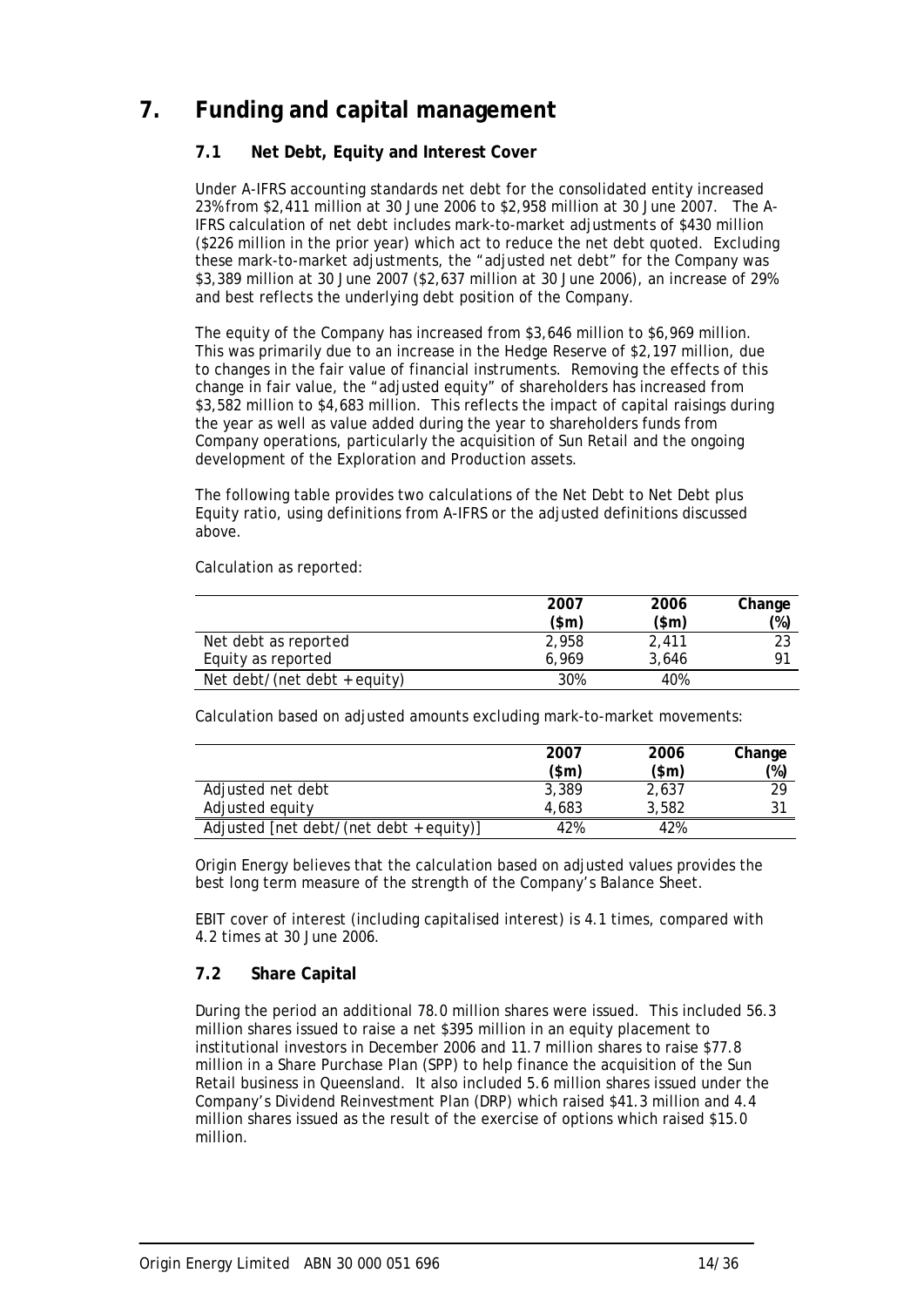As a consequence the total number of shares on issue at 30 June 2007 rose to 872,288,456 from 794,337,258 at 30 June 2006. The weighted average number of shares used to calculated basic earnings per share increased 5% to 835,770,613.

## **8. Risk management**

## **8.1 General**

Origin Energy manages its risk exposure in energy markets through a combination of natural hedges in the business, contracts and financial hedges. Policy limits have been approved by the Board for products or financial variables for which there is a material risk exposure. Regular reporting is provided to the Board to review exposures and compliance with these limits.

Consistent with this policy framework Origin Energy hedges a significant portion of its exposure to electricity and oil prices and the US dollar exchange rate.

## **8.2 Electricity and Gas**

In the electricity and gas markets Origin Energy assesses its policy limits against a combination of profit at risk and extreme events. Within the policy limits Origin Energy has arrangements in place to cover extreme price and demand events as well as average forecast demand for the near to mid term.

## **8.3 Oil**

For the year ended 30 June 2007 Origin Energy hedged approximately 58% of its production of oil and condensate at an average price of US\$56.20 per barrel. The average price received for sales of oil, condensate and naphtha over the period including the impact of hedging was A\$74.15 per barrel – an increase of 15% over the average price received in the previous year.

Looking forward Origin Energy currently has hedged 975,000 barrels of its anticipated production for the financial year ending 30 June 2008 at an average price of around US\$62.20 per barrel.

## **8.4 Foreign Exchange**

With regard to foreign exchange, Origin Energy is prudently hedged over the next 12 months through a combination of external hedging and ongoing US dollar expenditure associated with major development projects. Origin Energy expects that variability in the US dollar exchange rate will not have a material impact on group cash flows.

## **9. People, Health, Safety & Environment**

Employee numbers increased during the year by 267 to 3,751. This included increased staffing requirements for upstream CSG operations, generation and major development projects together with the inclusion of 105 employees from the Sun Retail business acquired in February 2007. In July 2007, 486 employees were transferred to APA Group in the sale of Origin Energy's Networks business.

Origin Energy has used as its primary safety performance measure the number of injuries causing lost time for employees and contractors and the number of injuries defined as Moderate Medical Injuries for employees per million hours worked. This ratio improved from 5.5 in June 2006 to 4.9 in June 2007, an 11% improvement. The industry standard measure of Total Recordable Incident Frequency Rate (TRIFR), which captures all incidents, improved by 32% from 23.9 to 16.3 at 30 June 2007.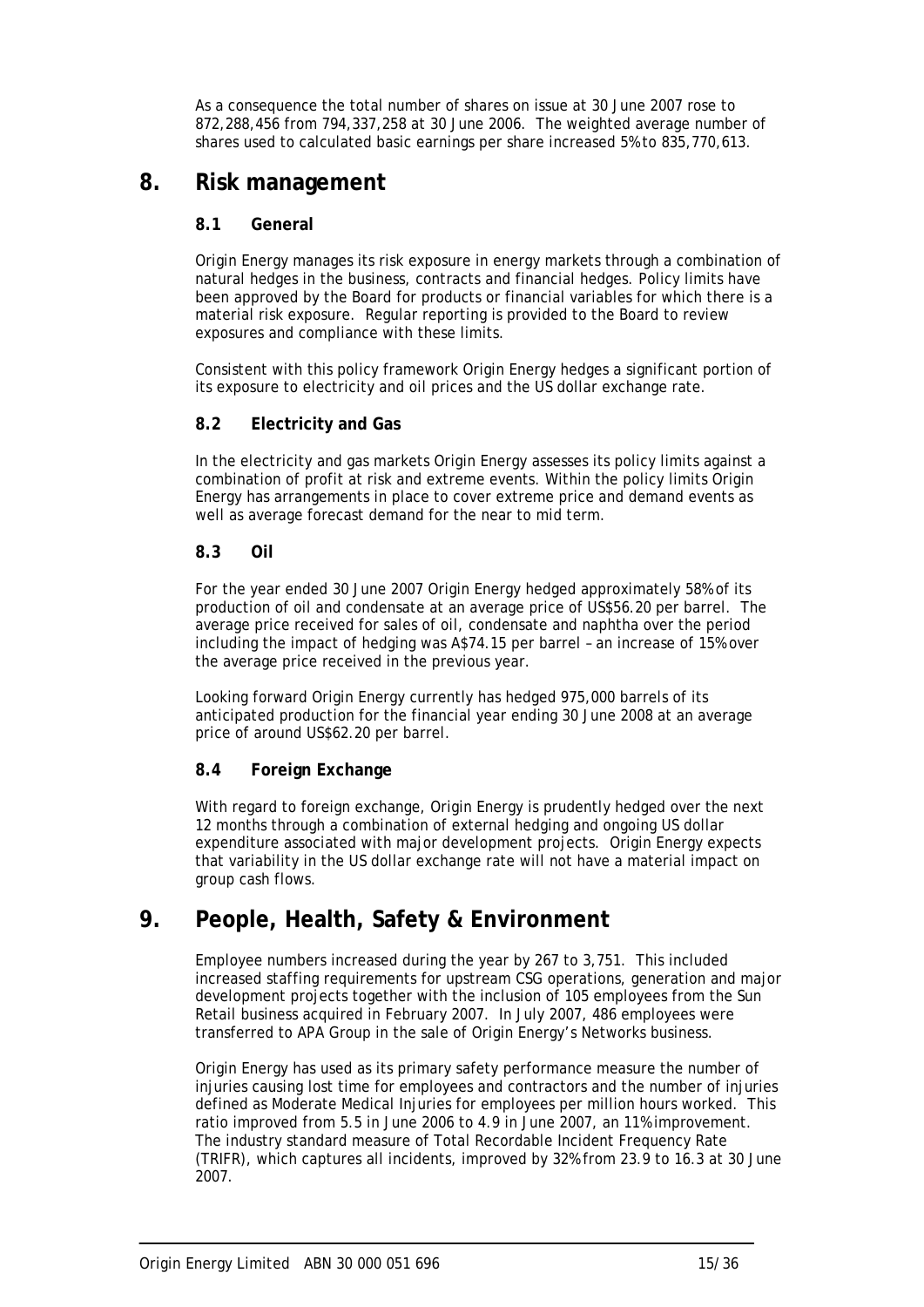During the year there have been no breaches of significant environmental regulations and no fines or penalties imposed. During the year there was one minor environmental incident, with 5,000 litres of condensate overflowing into a bunded area, at our Beharra Spring gas plant in Western Australia. The condensate was recovered and returned to process with no lasting environmental impact.

There was no reported loss of time during the year due to industrial disputes.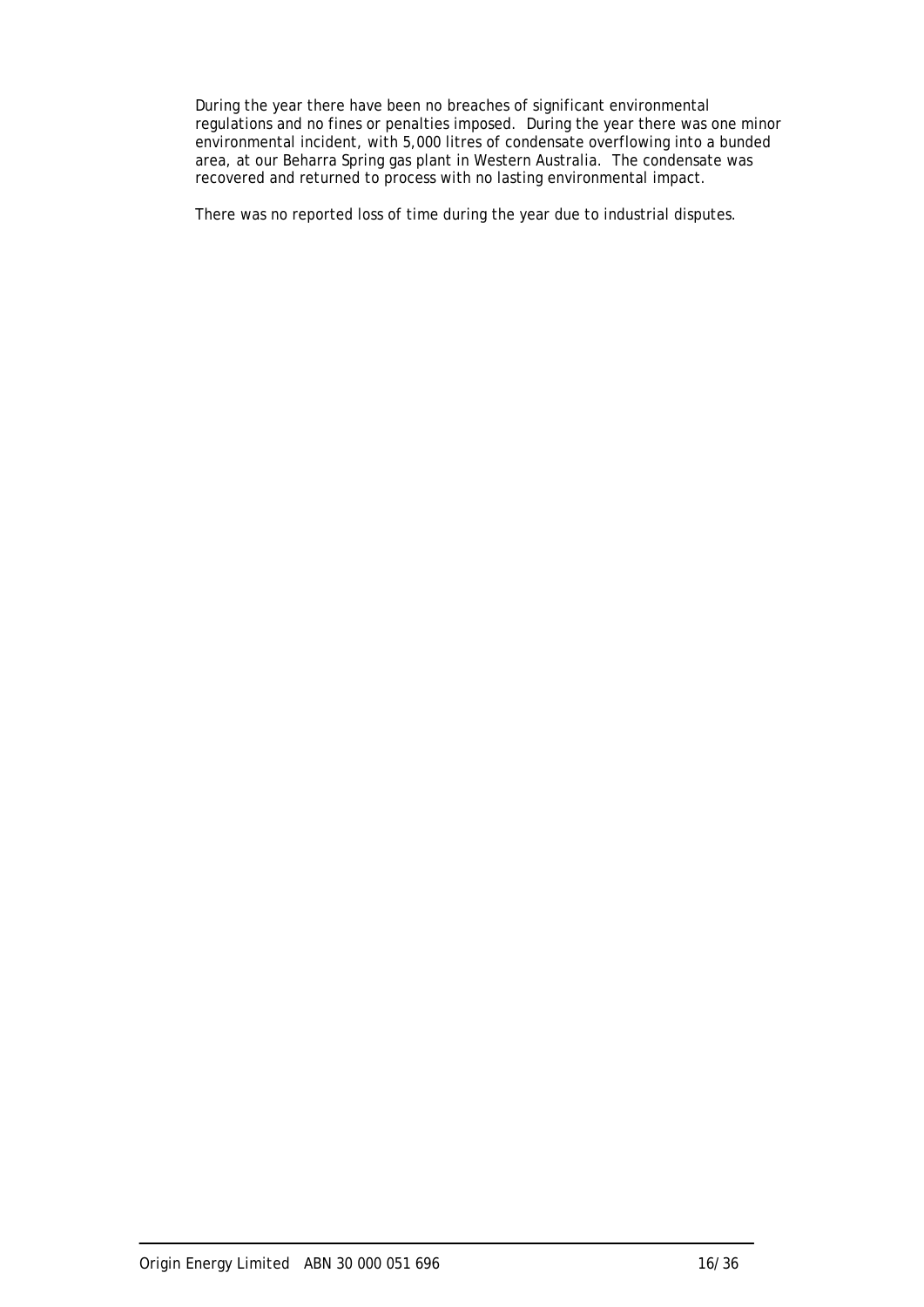## **10. Operational Review**

## **10.1 Exploration & Production**

| Year ended 30 June | 2007<br>\$m\$ | 2006<br>(\$m) | Change<br>(%) |
|--------------------|---------------|---------------|---------------|
| Total revenue      | 484           | 435           | 11            |
| <b>EBITDAF</b>     | 254           | 209           | 22            |
| EBIT <sup>15</sup> | 41            | 99            | (58)          |

#### **Sales Volumes**

| Year ended 30 June         | 2007  | 2006  | Change<br>(%) |
|----------------------------|-------|-------|---------------|
| Natural gas (PJ)           | 74    | 66    | 13            |
| Crude oil (kbbls)          | 1,540 | 1,780 | (14)          |
| Condensate/naphtha (kbbls) | 784   | 495   | 58            |
| LPG (ktonnes)              | 65    | 55    | 17            |
| Ethane (ktonnes)           | 40    | 41    | (4)           |
| Total (PJe) <sup>16</sup>  | 92.5  | 83.8  | 10            |

In 2007 the Exploration and Production division achieved record production, sales and revenues; completed construction and commissioning of the BassGas Project; increased reserves by over 40%; and negotiated agreements for the sale of up to 1,350 PJ of gas over the next 20 years.

## *10.1.1 Production, Sales and Revenues*

Details of production may be found in the final Quarterly Production Report for the year to 30 June 2007, released on 31 July 2007.

Sales volumes increased by 10% to 92.5 PJe from 83.8 PJe. Sales increased from the BassGas Project (+8.6 PJe), CSG assets (+4.8 PJe) and the Denison Trough/Surat Basin (+1.8PJe), more than offsetting declines from Cooper Basin (-3.0 PJe), and the onshore Otway Basin (-1.7 PJe). Total sales volumes from the Perth Basin were essentially steady with a decrease in oil production balanced by higher production of gas and related liquids.

Total revenue increased by 11% as a result of higher sales volumes and higher prices realised for oil, condensate and LPG. This more than offset a modest decline in average gas prices (due primarily to the conclusion of a favourable gas sales contract from the Denison Trough which contained oil price linkages).

## *10.1.2 Expenses*

The following table outlines the major categories of expenses within the Exploration and Production business. While year-on-year total costs have remained practically flat, benefits from lower exploration write-offs, lower costs of goods sold and favourable inventory adjustments have essentially offset increases in general production costs, royalties and tariffs and a decrease in other income. General production costs have risen by 19% compared with a 12% rise in production; unit production costs have therefore risen by around 6%. This reflects a full nine

l

<sup>15</sup> Includes impairment of assets totalling \$74 million

<sup>&</sup>lt;sup>16</sup> Petajoule equivalents - a measure of energy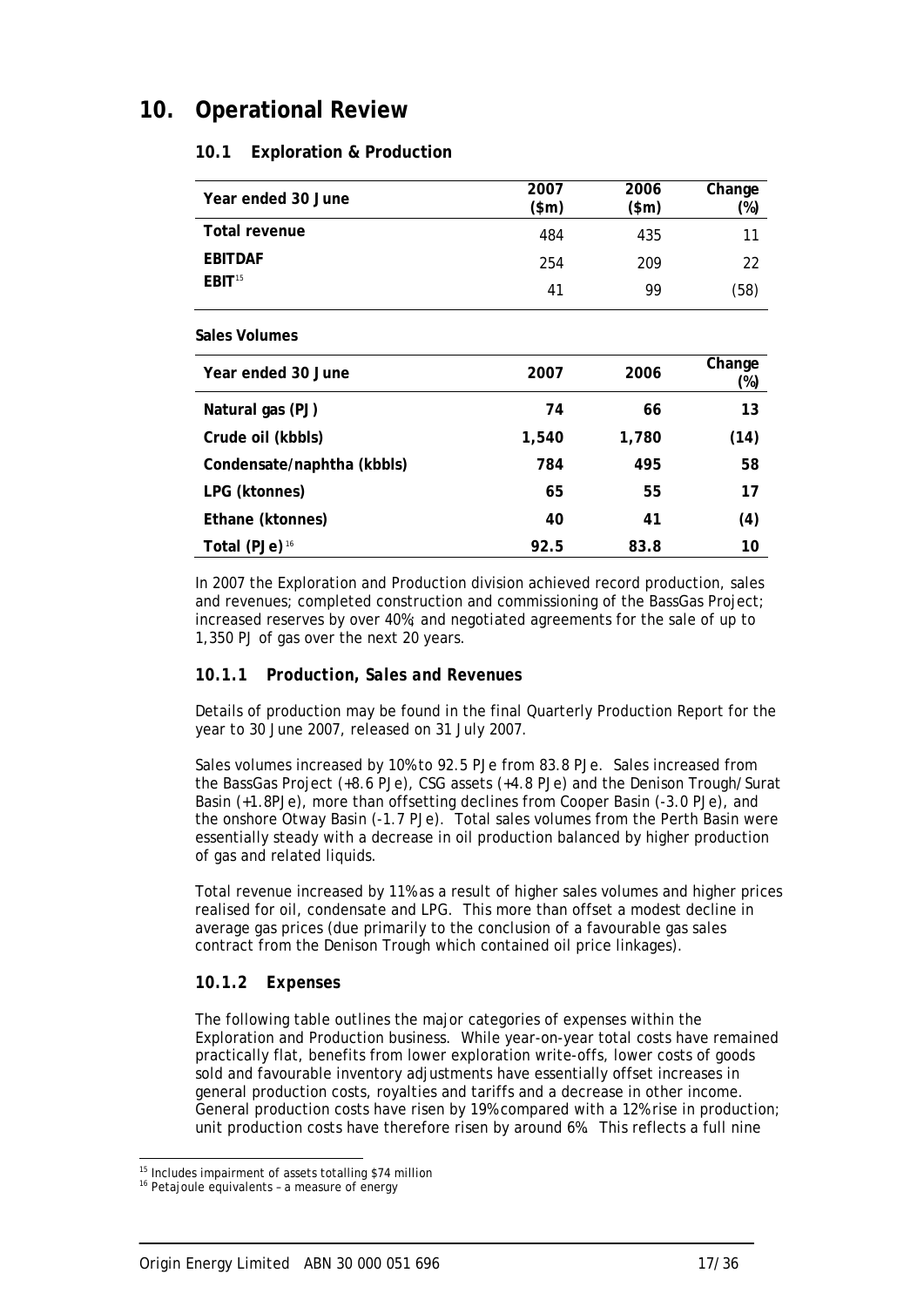months of costs from BassGas while production ramped up from commissioning to target levels, the continuing ramp-up of CSG production and general cost inflation being experienced by the oil and gas industry.

| <b>Exploration and</b><br><b>Production costs</b>  | 2007<br>\$m\$ | 2006<br>\$m\$ | Change<br>(%)   | Comments                                                                                                                                                                                              |
|----------------------------------------------------|---------------|---------------|-----------------|-------------------------------------------------------------------------------------------------------------------------------------------------------------------------------------------------------|
| Cost of goods sold<br>and inventory<br>adjustments | (19)          | (43)          | (55)            | Lower purchases of oil (-\$11.3 million)<br>and gas (-\$6 million) predominantly in<br>the Cooper Basin plus favourable<br>inventory revaluation.                                                     |
| Other<br>expenses/income                           | (1)           | 15            | (107)           | Non-repeat of insurance recoveries<br>and minor asset sales in 2006                                                                                                                                   |
| Royalties and<br>tariffs                           | (64)          | (58)          | 10 <sup>1</sup> | Higher royalties and tariffs in line with<br>increases in production.                                                                                                                                 |
| General costs<br>(Labour, JV costs,<br>etc)        | (114)         | (96)          | 19              | Cost increase higher than production<br>increase of 12% reflecting continued<br>ramp-up of CSG and BassGas Projects<br>and increasing cost environment in the<br>Exploration and Production industry. |
| <b>Exploration write-</b><br>downs                 | (32)          | (45)          | (29)            | Drilling program focused on lower cost<br>and lower risk appraisal and<br>development targets close to<br>producing fields, partially offset by a<br>higher level of seismic activity.                |
|                                                    | (230)         | (227)         |                 |                                                                                                                                                                                                       |

## *10.1.3 EBITDAF*

EBITDAF increased 22% to \$254.4 million from \$208.8 million in the prior year.

## *10.1.4 Depreciation, Amortisation and Impairment*

Depreciation and amortisation charges increased 27% to \$134.7 million from \$106.4 million. This reflects commencement of production from the BassGas Project (and hence depreciation of its asset base), higher depletion charges in the Perth Basin following a reserves write-down, and further growth in production and asset base of Origin Energy's CSG projects.

After a review of the carrying value of upstream assets an impairment charge of \$74 million has been recorded across the Cooper Basin and onshore Otway Basin assets. This includes a \$65 million impairment of the Cooper Basin assets reflecting the long term decline in production combined with higher forecast operating expenses and capital expenditure than required to preserve Origin Energy's previous carrying value of the assets. The balance of \$9 million was impairment of the onshore Otway Basin assets reflecting the cessation of production from the Ladbroke Grove field and the impending final production from the Katnook field.

## *10.1.5 EBIT*

Excluding the impairment charges on assets described above EBIT was \$115 million, an increase of 16% compared with the previous year. Including the impairment charge for the Cooper Basin and onshore Otway Basin assets results in an EBIT of \$41.2 million which is 58% lower than the \$99.0 million recorded last year.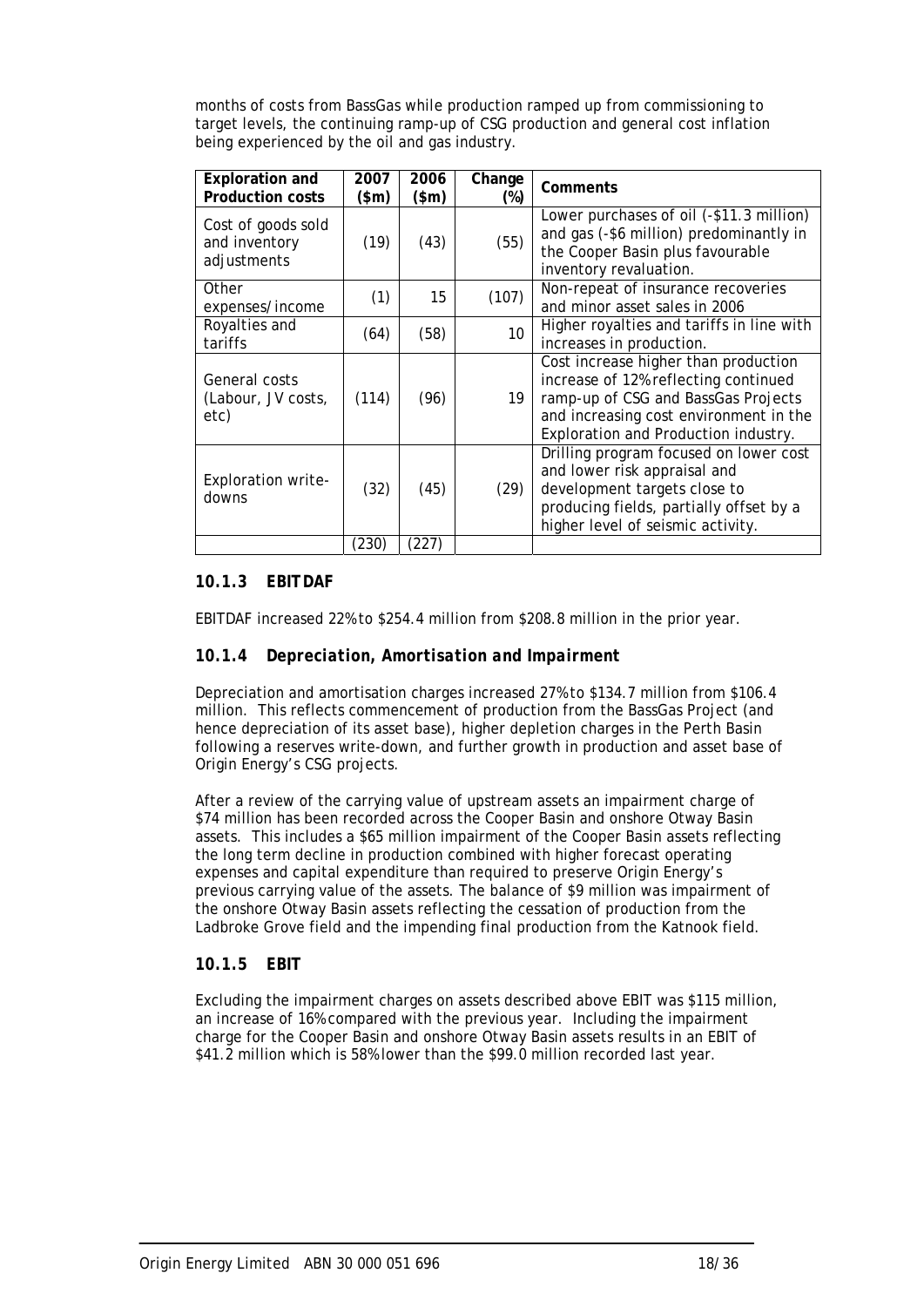### *10.1.6 Reserves*

Origin Energy announced its annual review of reserves across its Exploration and Production interests in July 2007 and increased its 2P Reserves by 42% from 2,436 PJe to 3,471 PJe. This includes a net increase in CSG reserves of 80% or 1,095 PJe to 2,470 PJe.

| Origin Energy 2P Reserves<br>By area at 1 July 2007 | 2P Reserves    | Additions      | Production | <b>2P Reserves</b> |
|-----------------------------------------------------|----------------|----------------|------------|--------------------|
| PJe                                                 | 1 July 06      | (revisions)    |            | 1 July 07          |
| Queensland Coal Seam Gas                            |                |                |            |                    |
| Bowen Basin CSG                                     | 1,237          | 463            | (22)       | 1,677              |
| Walloons (Undulla Nose) CSG                         | 138            | 655            | (0)        | 793                |
| <b>Oueensland Conventional</b>                      |                |                |            |                    |
| Denison Trough                                      | 52             | 1              | (6)        | 46                 |
| Surat Basin                                         | 42             | $\overline{2}$ | (7)        | 37                 |
| Cooper Basin                                        |                |                |            |                    |
| SA Cooper Basin                                     | 147            | 11             | (15)       | 143                |
| SWQ Cooper Basin                                    | 80             | (5)            | (16)       | 60                 |
| Other onshore Australia                             |                |                |            |                    |
| Western Australia                                   | 37             | (5)            | (10)       | 22                 |
| Otway Basin - Onshore                               | $\mathfrak{p}$ | 0              | (2)        | $\Omega$           |
| Offshore Basins                                     |                |                |            |                    |
| Bass Basin                                          | 193            |                | (9)        | 183                |
| Otway Basin - Offshore                              | 315            |                |            | 315                |
| New Zealand                                         | 194            |                |            | 194                |
| Total                                               | 2,436          | 1,122          | (87)       | 3,471              |
|                                                     |                |                |            |                    |
| Year-on-year increase                               |                |                |            | 1,035              |

For more information on the reserves upgrade, please see our website at www.originenergy.com.au.

#### *10.1.7 Producing Assets*

#### **Queensland CSG and Conventional Gas**

Origin Energy is developing a diversified and flexible portfolio of producing assets in central Queensland including its conventional gas assets in Surat Basin and Denison Trough, together with coal seam assets in both the Bowen Basin (Fairview and Spring Gully fields) and the Walloons (Talinga, Argyle and Kenya fields). Production from these combined areas of 35 PJe in the year to 30 June 2007 exceeded the Company's production from the Cooper Basin.

In September 2006, Origin Energy commenced supplying a new contract to Queensland Alumina in Gladstone for 12 PJ per annum. This replaced a previous contract from the Denison Trough Joint Venture to which Origin Energy had been a 50% participant. Demonstrating the flexibility of its portfolio, Origin Energy is now supplying this new contract from both conventional and CSG fields.

In order to create shareholder value; Origin Energy has been progressively adding value to its CSG portfolio by:

- acquiring highly prospective CSG exploration acreage;
- adding reserves in these tenements and securing them under production licences;
- contracting these reserves; and
- delivering production projects on time and on budget.

During the year Origin Energy:

• acquired rights to four new exploration tenements and has applications lodged for five new production licences;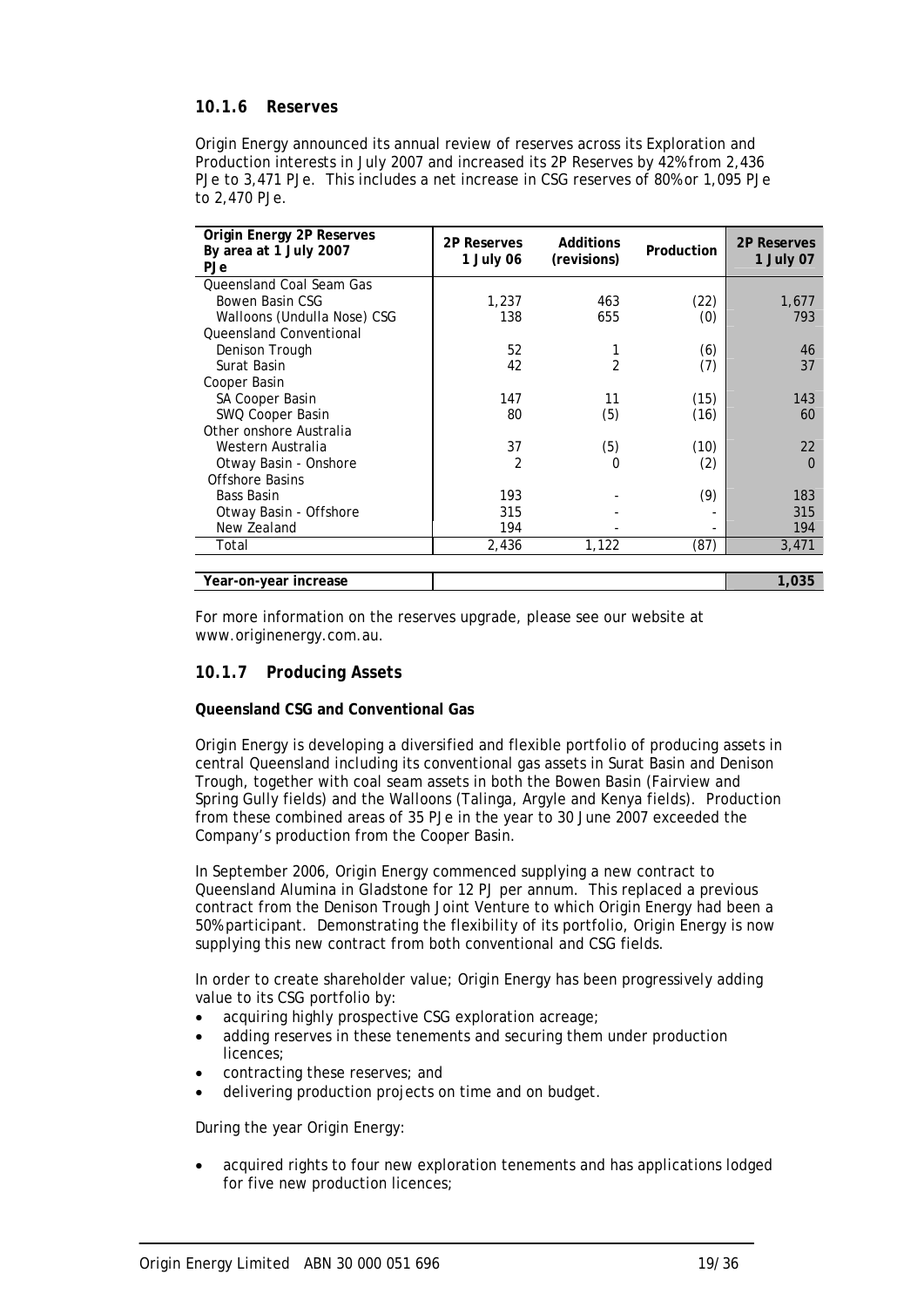- added over 1000 PJ of 2P Reserves;
- negotiated agreements to commercialise up to 1350 PJ of CSG to supply the Darling Downs power station (indicatively up to 44 PJ for 20 years) and Rio Tinto Alumina (470 PJ over 20 years); and
- continued to ramp up production from Spring Gully and Fairview and commenced production from its Walloons interests operated by Queensland Gas Company.

Over the next several years development of CSG reserves at Spring Gully and the Talinga field in the Walloons to service the Darling Downs power station and Rio Tinto Alumina contract will result in the addition of 66 PJ per annum of capacity. This will include a new dedicated pipeline from the Wallumbilla gas hub to Darling Downs, effectively connecting Origin Energy's conventional gas production and storage facilities in the Surat Basin to the Spring Gully and Talinga CSG fields and Darling Downs power generation site.

#### **Cooper Basin (Queensland/South Australia)**

In line with expectations for a mature asset, production from the Cooper Basin continued to decline during the year. Total production decreased 10% this financial year to 30.4 PJe compared with 33.4 PJe in the prior year. Purchases of oil and gas from third parties of 3.2 PJe were 40% lower than the 5.0 PJe in the prior year. Total sales consequently reduced by 13% from 38.6 PJe to 33.6 PJe.

The Cooper Basin producers extended the existing ethane supply agreement with Quenos to the beginning of 2013. A further 56 PJ of ethane (Origin share 7.4 PJ) will be supplied at prices linked to the world oil price.

During the year, 66 wells were drilled in the Cooper Basin of which 39 wells were part of the oil drilling campaign using automated rigs. While the results of this campaign have been mixed, the overall program has given an adequate return on investment with 29 of the wells cased for future development (75% success ratio).

#### **Perth Basin (Western Australia)**

Three successful appraisal/development wells were drilled in the Perth Basin during the first half of the year (Jingemia 8, Eremia 6 and Hovea 12). The rate of decline of oil production from the Perth Basin was significantly reduced and for a period of time reversed by the addition of these wells. However, by the end of the year production was again in decline, and detailed remapping of these fields has resulted in a reserves downgrade of 1.1 million barrels. As a result the Perth Basin oil fields were assessed to hold 1.2 million barrels of oil net to Origin Energy as at 30 June 2007.

Gas production from the Perth Basin increased by 25% to 4.0 PJ with significant contribution from the liquids-rich Tarantula gas field. A new gas supply contract commenced with HIsmelt in Western Australia for the supply of 9 PJ over 2 years.

#### **Onshore Otway Basin (Victoria/South Australia)**

As anticipated, production from the onshore Otway Basin continued to decline with total production of 2.0 PJe compared with 3.7 PJe in the previous year.

#### **Bass Basin (Victoria/Tasmania)**

Production testing of the BassGas Project commenced late last financial year. By 1 September 2006 the project began consistently producing commercial gas for sale and Origin Energy commenced recognising sales revenue and costs from the project.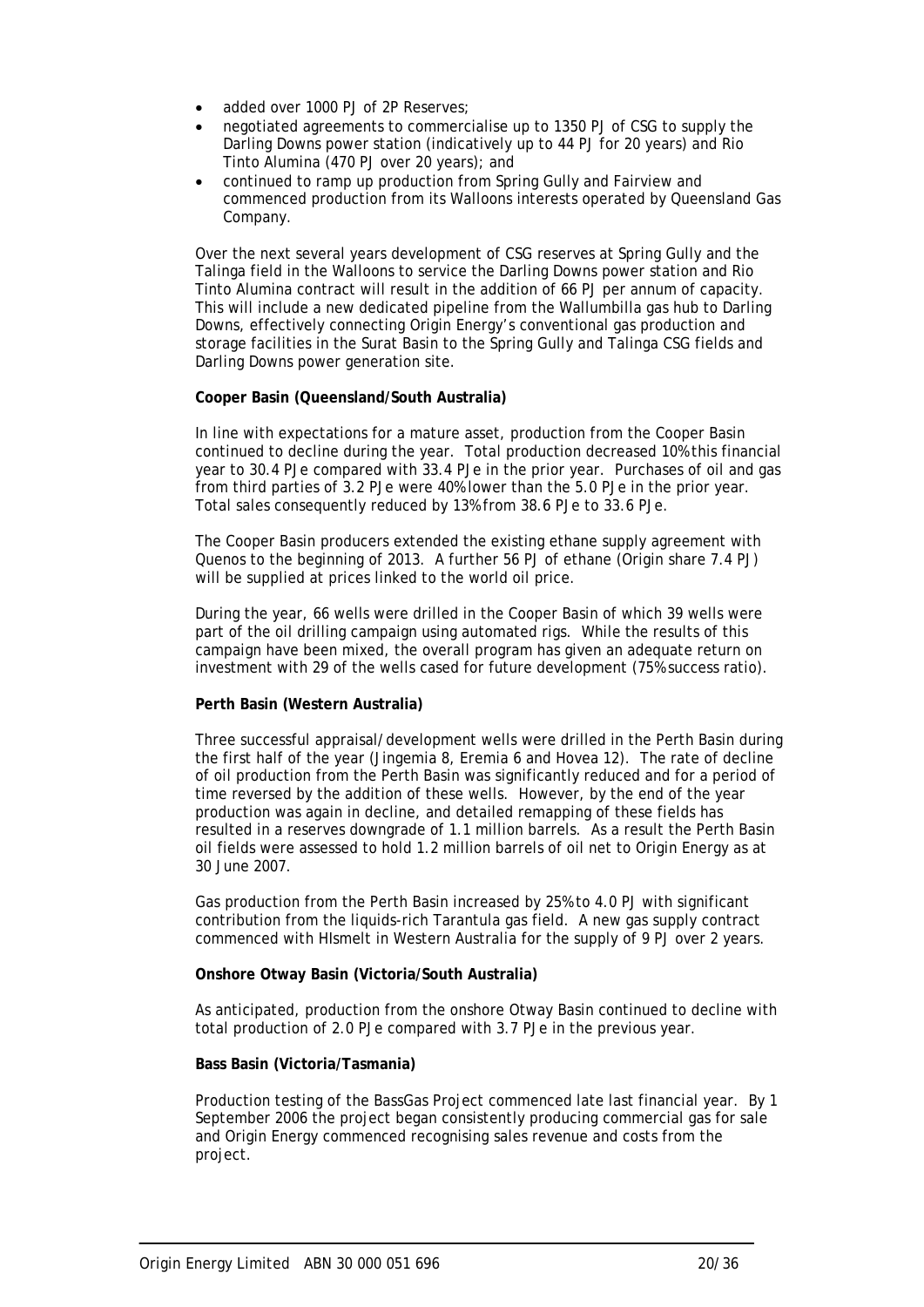A plant shut-down was undertaken in February 2007 to investigate and rectify difficulties encountered in achieving process stability at high production levels. This rectification work has been successful with design throughputs now achieved with full recovery of LPGs. Production of sales gas averaged over 60 TJ per day in June 2007, well above the rate of 55 TJ per day required on average to achieve contracted volumes of 20 PJ per annum.

#### *10.1.8 Development Projects*

#### **Otway Gas Project (Victoria/Tasmania)**

Commissioning of the offshore Otway Gas Project has commenced with the successful introduction of gas from the Victorian grid into the onshore plant on 27 July 2007. The operator Woodside Petroleum, has also been granted a full 5 year unconditional Licence to Operate a Major Hazard Facility by the Victorian Workcover Authority. This completes the approvals required from designated authorities for the project.

The operator, Woodside Petroleum, has advised that in line with many major offshore projects the cost of the Otway Gas Project has suffered some cost pressures, but that the cost increase is expected is expected to be no more than 20% of the original approved budget.

#### **Kupe Gas Project (New Zealand)**

Steady progress has been made on the Kupe Gas Project in New Zealand. Platform jacket fabrication was completed and the jacket shipped successfully to Port Taranaki, New Zealand in August, with fabrication of the topsides on schedule to be completed in Thailand in September. The Ensco 107 drilling rig is expected to arrive in September 2007 to install the platform components and commence development drilling.

Construction work for the subsea pipeline, directional drilling for the coastal crossing, and earthworks and civil works at the production station site are progressing satisfactorily.

As previously advised in the Quarterly Production Report for June 2007, the project has experienced some cost pressures associated with continuing high worldwide industry activity levels which have increased the expected completion cost by around 10% of the original approved budget.

The project remains on schedule for commercial gas in the first half of 2009.

## *10.1.9 Exploration*

Origin Energy has continued to pursue new exploration opportunities with new exploration permits awarded in the offshore Canterbury Basin in New Zealand, in the offshore Bass Basin in Tasmanian waters, in areas of the Galilee Basin which are prospective for CSG, and in the Walloons CSG areas.

Seismic data has been acquired in the Surat Basin in Queensland, the Taranaki, Northland and Canterbury basins in New Zealand and in the Lamu Basin in Kenya. Interpretation of seismic surveys completed last year in the Bass, Otway and Taranaki basins is continuing.

During the year Origin Energy participated in the drilling of 189 exploration, appraisal, and development wells across its areas of interests. In all, 163 of these wells were cased for future production or evaluation.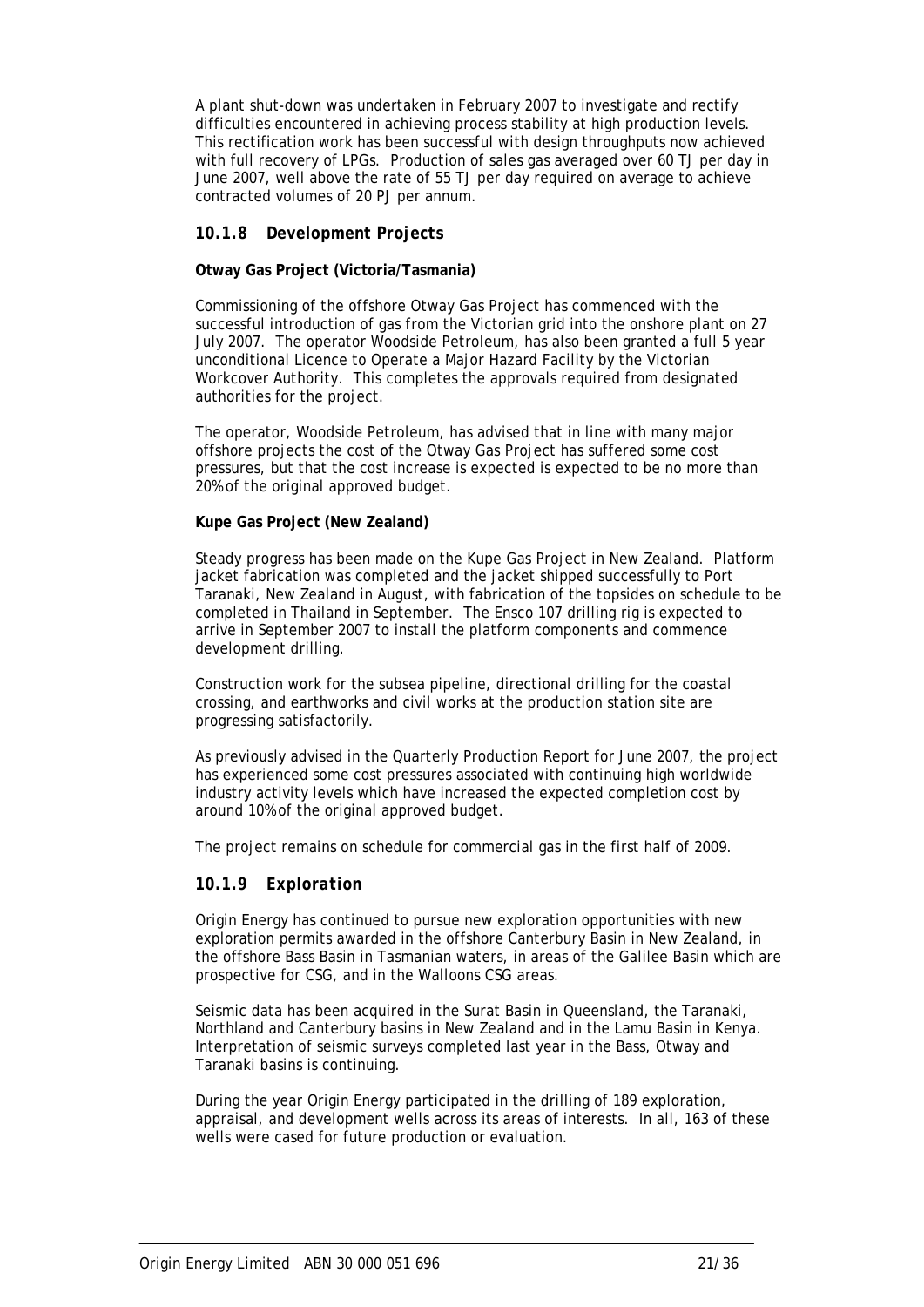An active drilling program is planned in the 2007/08 financial year, including 61 CSG wells, 58 wells in the Cooper Basin, 8 wells in the Surat Basin, 6 exploration wells in the Perth Basin, 3 wells in the Kupe area and 1 well in the Offshore Otway Basin.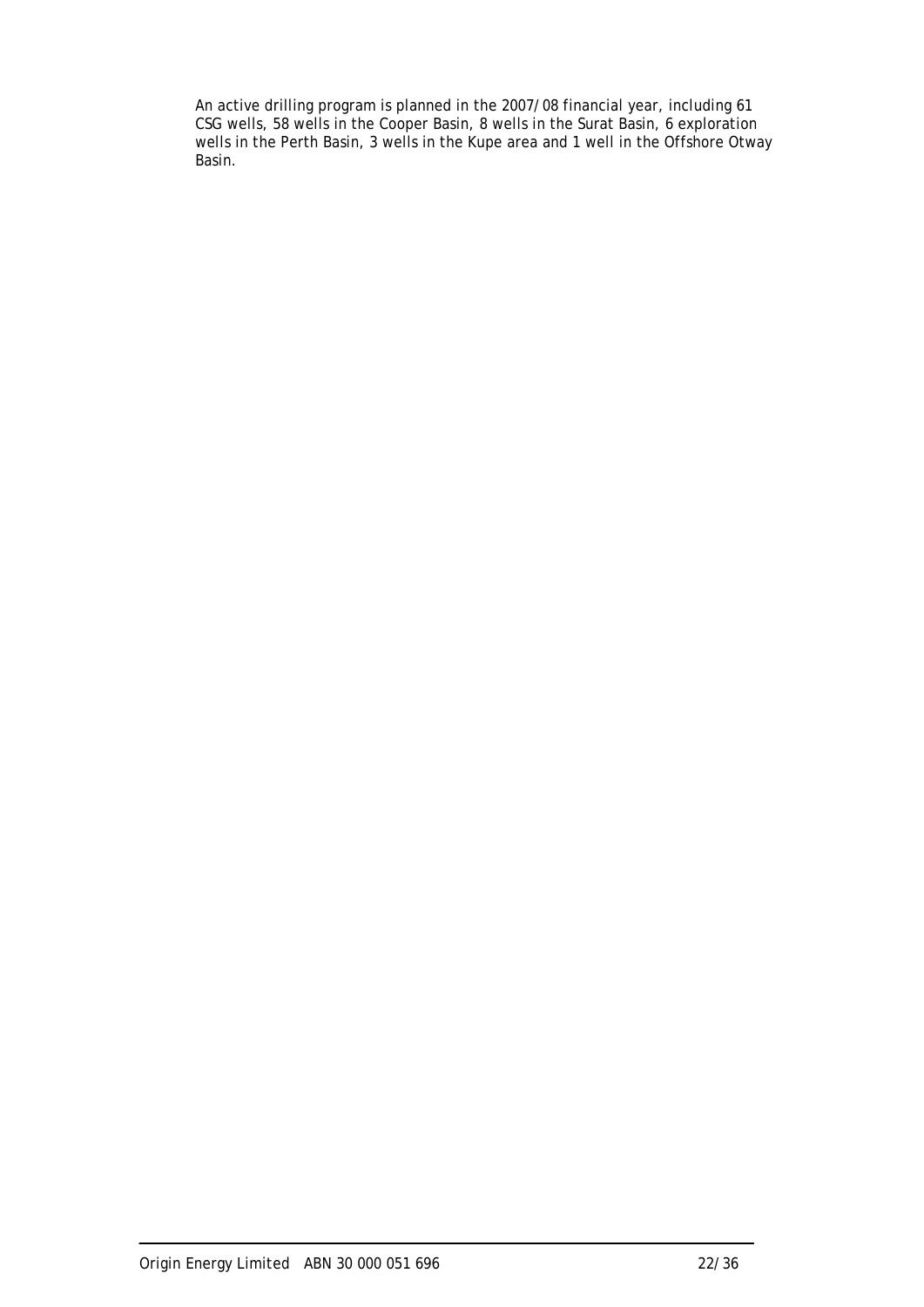## **10.2 Generation**

| Year ended 30 June   | 2007<br>$(\$m)$ | 2006<br>(\$m) | Change<br>(%) |
|----------------------|-----------------|---------------|---------------|
| <b>Total revenue</b> | 122             | 96            | 27            |
| <b>EBITDAF</b>       | 99              | 58            | 69            |
| <b>EBIT</b>          | 79              | 35            | 123           |
| <b>Sales Volumes</b> |                 |               |               |
| Year ended 30 June   | 2007            | 2006          | Change (%)    |

In 2007 Origin Energy successfully negotiated the end of the Mt Stuart Power Purchase Agreement with Enertrade; committed to the expansion of the Quarantine power station; committed to build Australia's largest combined cycle gas turbine power plant at Darling Downs; and increased EBITDAF by 69%.

**Total Sales (TWh)** 1.62 1.62

Total revenue was 27% higher than last year at \$122 million, primarily as a consequence of a higher capacity payment at Mt Stuart, a significant payment on termination of the Mt Stuart Power Purchase Agreement and the added flexibility of inclusion of Mt Stuart in the operating portfolio of Origin Energy.

The Mt Stuart power station received a net capacity payment of \$17.5 million during the first half of the financial year compared with \$12.7 million during the previous financial year. In addition Origin Energy received a payment on termination of the Power Purchase Agreement with Enertrade of \$19.6 million (pre tax).

A key driver for the Generation segment is high plant availability. This ensures high utilisation of the base load plant and increases the chances that peaking plants are available to take advantage of price spikes in the market. The Ladbroke Grove, Quarantine, Bulwer Island and Worsley power stations all improved availability year-on-year. The Roma refurbishment program continued, and despite lower availability the plant approximately doubled output from last year. Mt Stuart availability was over 93% and output more than doubled on the prior year. Availability for Osborne power station was marginally lower than the prior year, but again output increased on the prior year.

EBITDAF increased by over 69% to \$99 million from \$58 million in the prior year.

Depreciation charges of \$20 million were 14% lower than the previous year primarily due to lower depreciation charges on the Mt Stuart power station. After termination of the Enertrade Power Purchase Agreement the depreciation period was extended to reflect the effective life of the plant.

Consequently EBIT increased 123% to \$79 million from \$35 million.

## *10.2.1 Power developments*

During the year Origin Energy committed to expanding its 95 MW open cycle gas turbine Quarantine power station in South Australia by an additional 120 MW of peaking capacity. It is anticipated that the expansion will be completed in the December quarter of 2008 at a cost of \$80 million. Natural gas for this new power station will come from the SEA Gas pipeline while electricity generated will support Origin Energy's growing retail business.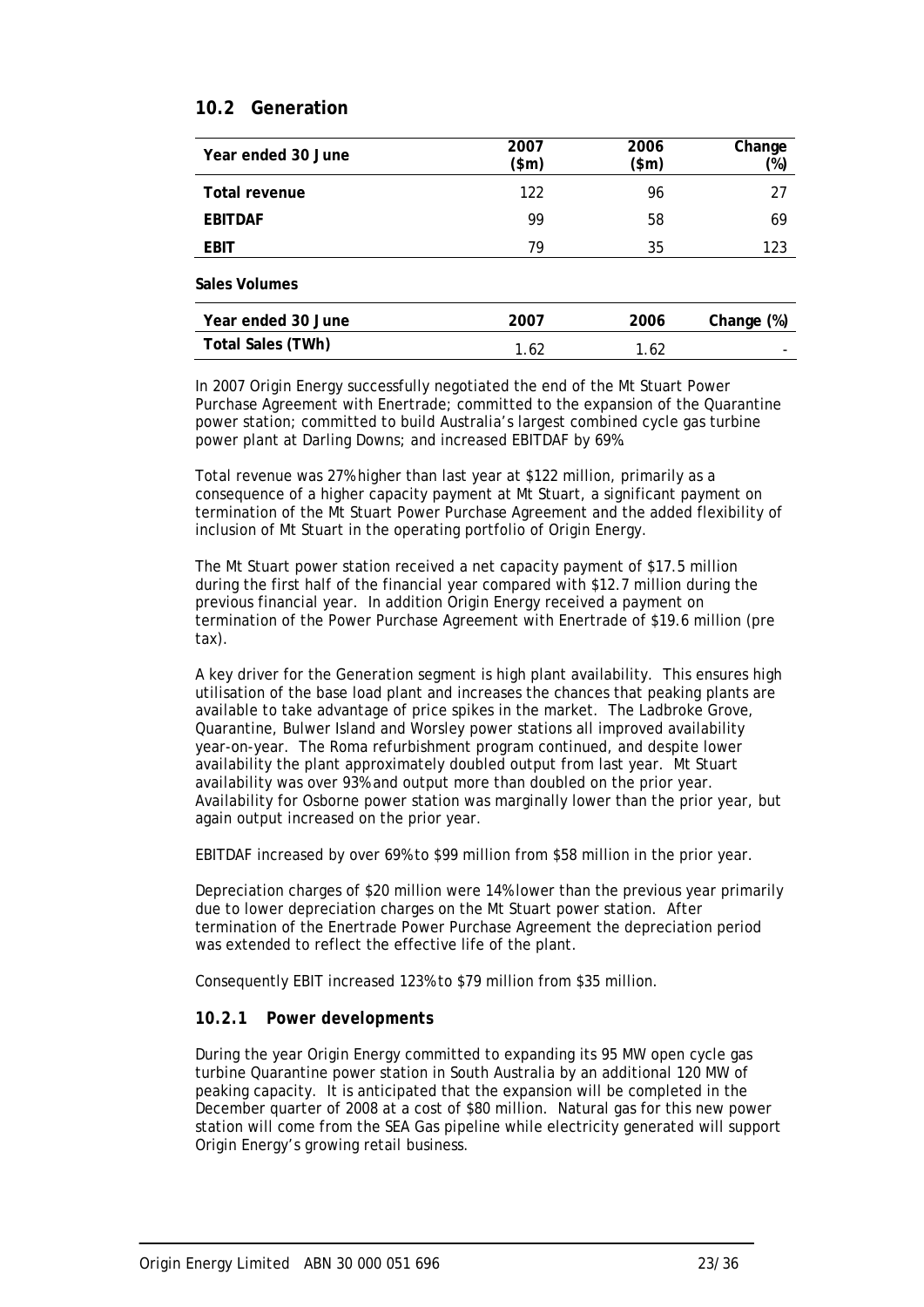In June 2007, Origin Energy announced the development of a 630 MW combined cycle gas-fired power station at Darling Downs, in Queensland. A construction contract worth \$780 million has been signed and construction commenced in August 2007. Commissioning of the plant is scheduled to commence in the December quarter of 2009. This power station will have one of the lowest operating costs in the National Electricity Market and it is ideally located near major transmission lines serving Queensland and New South Wales.

Origin Energy also has regulatory approvals for two 1000 MW gas fired power station projects at Mortlake in Victoria and Spring Gully in Queensland. The Company is evaluating the potential of these projects and demand for additional power in these regions.

#### *10.2.2 Renewables*

In addition to Origin Energy's portfolio of gas-fired generation and cogeneration plants, the Company is also developing renewable technologies which produce power with low or no greenhouse gas emissions.

Reliability testing of the 75W SLIVER® technology solar power panels was successfully conducted and early stage commercial production has commenced at Origin Energy's solar photovoltaic manufacturing plant at Regency Park, South Australia.

Origin Energy also has a 10.6% interest in Geodynamics Limited, which is developing a geothermal resource in South Australia's Cooper Basin. This involves using the heat trapped five kilometres deep in the earth's crust to generate electricity. Geodynamics have drilled two wells down to this depth and have successfully generated steam at the surface. A third well, Habanero 3 is now being drilled to further test the concept.

During the year Origin Energy formally joined the CO2CRC, a collaborative research organisation exploring geosequestration - carbon dioxide capture and geological storage. During the period the CO2CRC was successful in attracting an additional \$6 million to fund an expanded scientific program at the Otway Basin pilot project.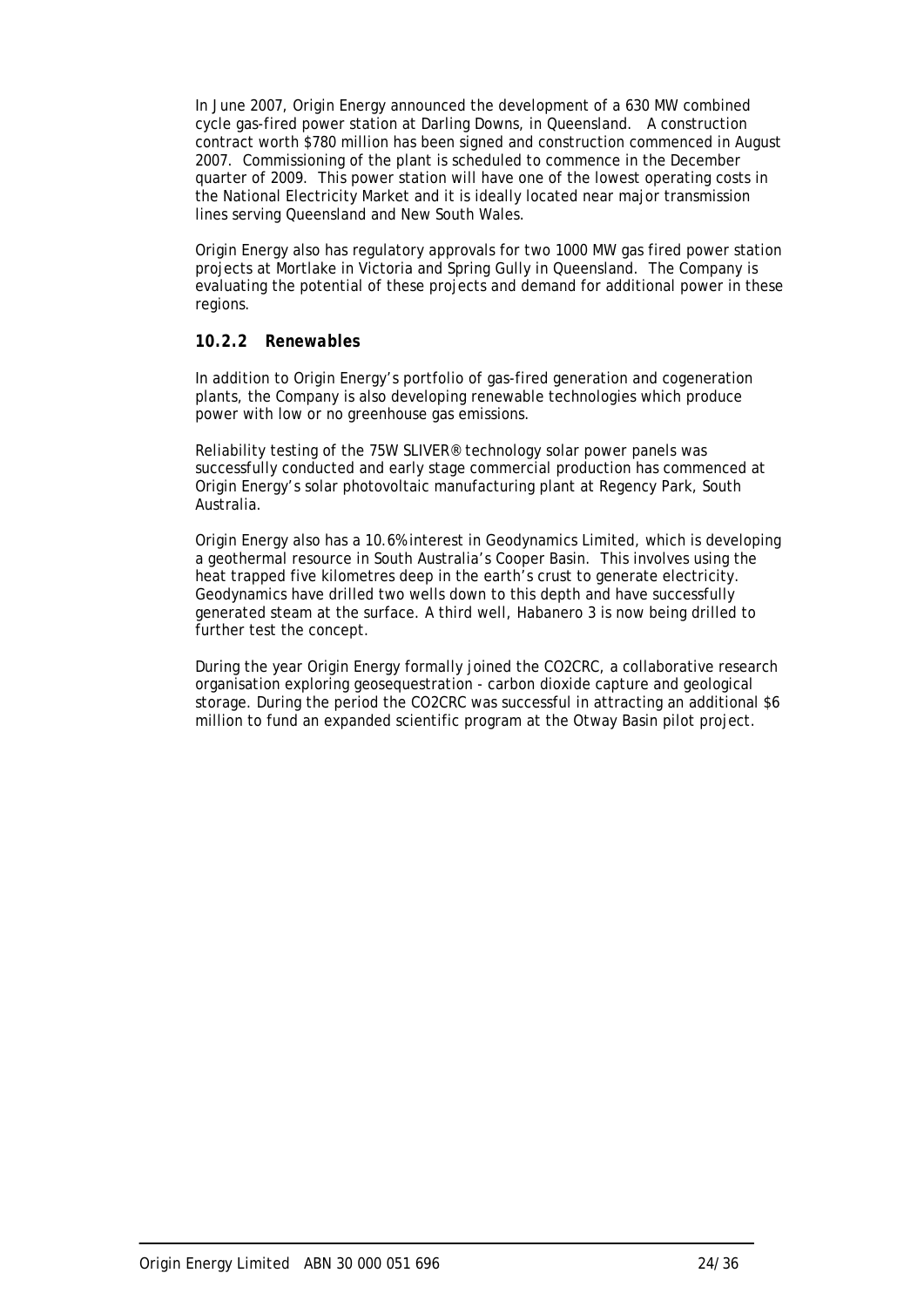## **10.3 Retail**

| Year ended 30 June                      | 2007<br>\$m\$ | 2006<br>\$m\$ | Change<br>(%) |
|-----------------------------------------|---------------|---------------|---------------|
| <b>Total revenue</b>                    | 4,082         | 3,206         | 27            |
| <b>EBITDAF</b>                          | 341           | 292           | 17            |
| <b>EBIT</b>                             | 329           | 231           | 43            |
| <b>Adjusted Retail Earnings Metrics</b> |               |               |               |
| Adjusted Retail EBITDAF <sup>17</sup>   | 355           | 292           | 22            |
| <b>Adjusted Retail EBITF 18</b>         | 305           | 248           | 23            |

In 2007 the Retail business increased its customer numbers by 47% to 3.04 million, cemented its pre-eminent position as Australia's leading retailer of green energy products with over 32% market share, and maintained healthy EBITDAF margins despite high churn and volatile wholesale commodity prices.

#### *10.3.1 Financial Performance*

#### **Introduction**

Origin Energy acquired the Sun Retail business in Queensland on 1 February 2007. On acquisition, the business had over 890,000 customers across electricity and LPG and annual sales volume of 16 TWh of electricity and 31 ktonnes of LPG.

The acquisition has resulted in transitional costs for integration of \$13.7 million before tax. Analysis of the performance of the Retail segment is based on an Adjusted Retail EBITDAF as tabulated above which excludes these one-off costs. To enable a comparison with margins quoted in prior years at the EBIT level, an Adjusted Retail EBITF is also calculated which excludes the impact of both the Sun Retail one-off costs and changes in the fair value of financial instruments. This treatment has been applied consistently to the results of both financial years.

#### **Financial Performance - Summary**

The Retail segment recorded revenues of over \$4 billion for the year ended 30 June 2007, an increase of 27% driven by the acquisition of Sun Retail. Performance is discussed and referenced to the product splits in the table below.

l

<sup>&</sup>lt;sup>17</sup> Excludes one-off Sun Retail integration costs of \$13.7 million before tax in 2007.<br><sup>18</sup> Excludes changes in fair value of financial instruments and Sun Retail one-off integration costs.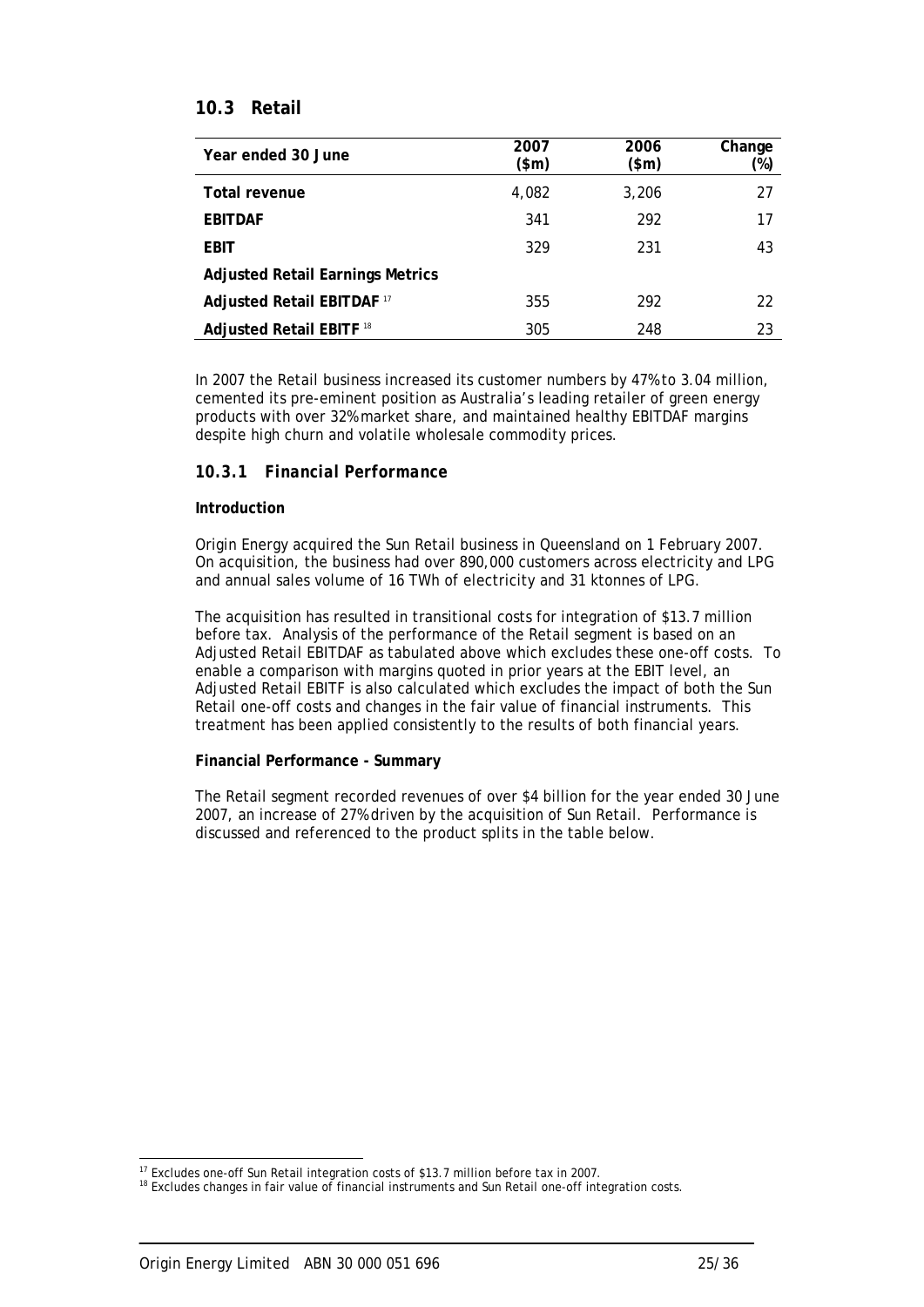| 2007                          | <b>Natural Gas</b> | Electricity    | LPG.         |
|-------------------------------|--------------------|----------------|--------------|
| Revenue (\$m) <sup>20</sup>   | 883 (-0%)          | $2,477$ (+48%) | 577 $(+4%)$  |
| Gross Profit (\$m)            | 136 $(-8%)$        | 427 (+38%)     | 143 $(-1%)$  |
| Adjusted Retail EBITDAF (\$m) |                    | $308 (+27%)$   | 47 $(-4%)$   |
| Adjusted Retail EBITF (\$m)   |                    | 283 (+27%)     | $22$ (-10%)  |
| Sales - $(PJ)$ 20             | $125$ (+5%)        |                |              |
| Sales - (TWh)                 |                    | $23$ (+47%)    |              |
| Sales - (ktonnes)             |                    |                | 486 (-7%)    |
| Total Sales (PJe)             | $125$ (+5%)        | $82$ (+47%)    | $24$ (-7%)   |
| Customer accounts ('000)      | 889 (+1%)          | $1,815$ (+90%) | $336$ (+12%) |

**Performance metrics by product and variance from prior year**<sup>19</sup>

#### **Electricity**

Electricity sales volumes increased by 47% to 23 TWh, customer numbers increased by 90% to 1.8 million, revenues increased 48% and Gross Profit increased 38%, predominantly on the back of the Sun Retail acquisition. Risk management in the electricity business is a key factor in this result. While average wholesale electricity pool prices across the markets in which Origin Energy operates increased by around 60% Origin Energy's average unit cost of goods sold increased by only 2%. This demonstrates the prudent nature of the Company's hedging policies.

#### **Natural Gas**

Natural gas sales volumes increased from 120 PJ to 125 PJ across residential, commercial and wholesale customers. Revenues of \$883 million were essentially flat on last year (\$884 million) reflecting a greater proportion of low tariff and low margin industrial and wholesale customers. Sales to residential customers declined from 39.5 PJ to 34.5 PJ primarily as a consequence of milder weather which reduced demand. In Queensland 14,000 customers acquired from Sun Retail as "hot water" accounts are now reported as gas customers. Gross Profit declined 8% from \$147 million to \$136 million reflecting the lower residential usage and change in volume mix.

#### **Electricity and Natural Gas Margins**

Adjusted Retail EBITDAF across the gas and electricity business increased by 27% from \$243 million to \$308 million while the Adjusted Retail EBITDAF margins decreased from 9.5% to 9.2%. This reflects the change in customer mix in natural gas, modest increase in electricity purchasing cost and steady cost to serve per customer. Based on weighted average customer numbers for gas and electricity of 2,210,000 EBITDAF per customer improved by \$7 to \$139 per customer.

Adjusted Retail EBITF also increased 27% from \$223 million to \$283 million reflecting the same factors as above and an increase in Depreciation and Amortisation charges from Sun Retail in line with increased earnings. Margins at this level decreased from 8.7% to 8.4%. Based on weighted average customer

l  $19$  See Appendix 3 for restatement of prior year on a consistent basis.

<sup>20</sup> Natural gas sales volumes and revenue reported here exclude trading sales, which predominantly comprise arrangements in which Origin Energy Retail has acted as an intermediary on wholesale contracts between the Exploration and Production segment and third parties. Such sales were included in this table last year. Consequently sales volumes for the year ended 30 June 2006 have been revised from 127 PJ to 120 PJ and revenue disclosed in this table last year from natural gas sales has been revised from \$909 to \$884 million. This does not impact total sales revenue for the Retail segment. Gross Profit for natural gas is not materially impacted as these trading sales are passed through with minimal margin.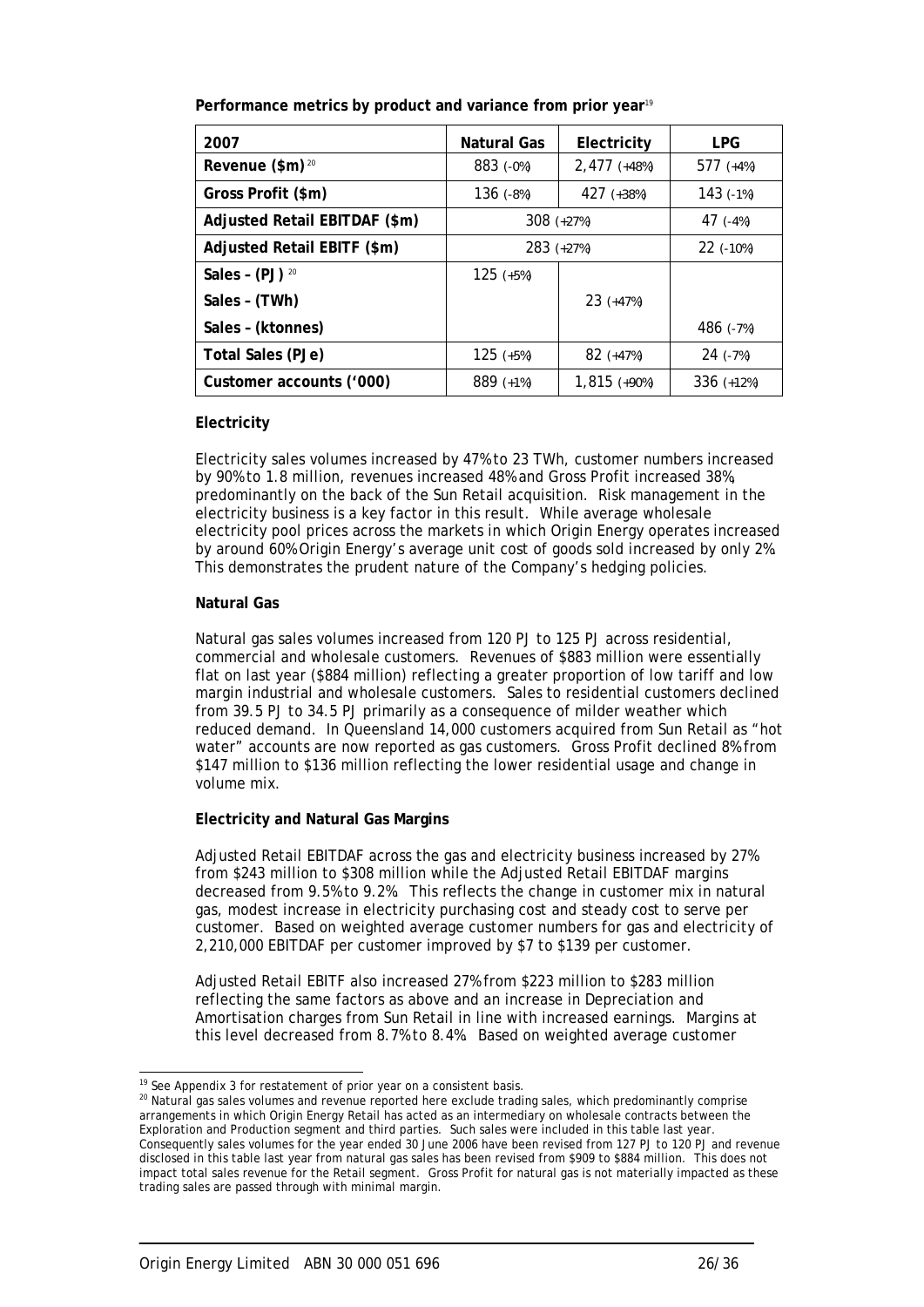numbers for gas and electricity of 2,210,000 EBITF per customer improved by \$6 to \$128 per customer.

#### **LPG**

The LPG business recorded sales revenue of \$577 million, 4% higher than last year. This was achieved on sales volumes which were 7% lower than last year and reflects the active management of prices to pass on higher wholesale purchasing costs. Sales volumes were lower due to wholesale arrangements with other LPG retailing companies, lower commercial usage and lower residential usage which was driven by milder weather.

During the year the Rockgas LPG business in New Zealand was sold to Contact Energy effective 30 April 2007 for NZ\$156 million and the Sun Retail LPG business in Queensland and Northern NSW was acquired effective 1 February 2007. The Rockgas LPG business has annual sales of approximately 90 ktonnes compared with 31 ktonnes for Sun Retail.

EBITDAF for the LPG business of \$47 million was 4% lower than the previous year.

### *10.3.2 Market Churn*

At the end of the financial year Origin Energy had around 3,040,000 customer accounts across electricity, natural gas, and LPG. This compares with 2,135,000 accounts last year.

Excluding the acquisition of Sun Retail, Origin Energy won 386,000 new accounts across its gas and electricity businesses to record a year-on-year increase of 22,000 accounts. This compares to the prior year in which Origin won 325,000 accounts and increased account numbers by 22,000.

Recent trends in market churn continued. Net gains in electricity accounts in South Australia and New South Wales were partially offset by a net loss of electricity accounts in Victoria, and the loss of gas customers across Victoria and South Australia. Origin Energy now has nearly 230,000 electricity customers across South Australia and New South Wales. LPG accounts increased by approximately 36,000 from June 2006, primarily due to the net impact of the acquisition of Sun Retail LPG and the sale of Rockgas in New Zealand.

Origin Energy is pursuing a number of initiatives to optimise its acquisition and retention costs, and to manage the impact of high levels of churn on margins.

#### *10.3.3 Dual fuel*

During this financial year Origin Energy increased its dual fuel customers by 81,000, from 709,000 in June 2006 to 790,000 in June 2007.

#### *10.3.4 Green Power*

Origin Energy continues to be Australia's leading provider of accredited Green Power products. As at 30 June 2007, the Company has signed more than 250,000 green energy customers resulting in 33% market share of national Green Power customers.

For the third time, Origin Energy has been rated by Green Electricity Watch (a representative group of environmental NGOs, and led by the Australian Conservation Foundation) as having the best green electricity product in the market.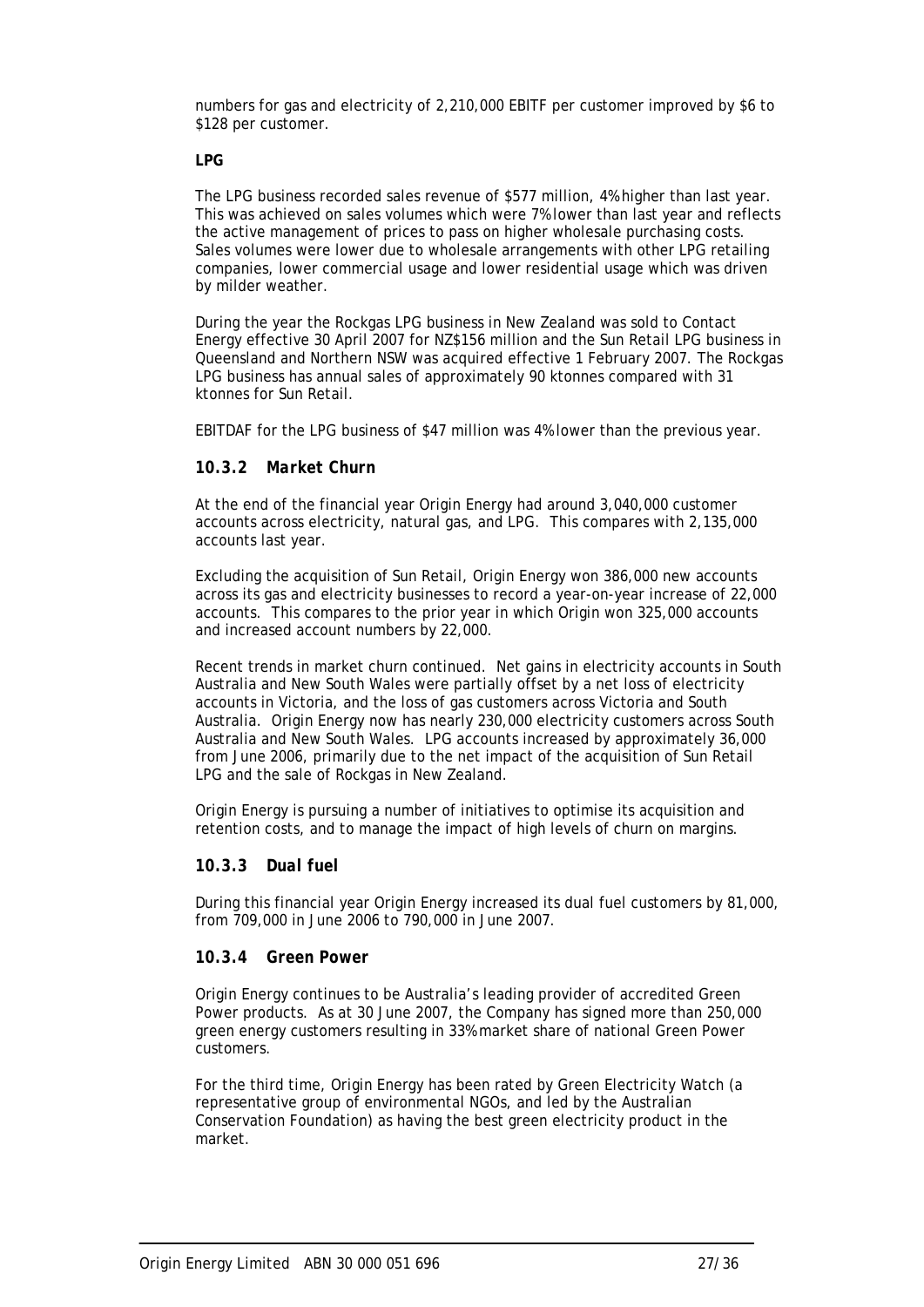Over the last year Origin Energy led a successful consortium in bidding for the Adelaide Solar City Project - which was awarded to Origin Energy in August 2006 and participated in the successful Ballarat Solar Cities bid announced in June 2007. Both programmes will be supported by Federal Government funding. The Adelaide Program includes the trial of interval meter installations, energy efficiency campaigns, and the installation of solar panels at iconic buildings.

During the year, Origin Energy also signed an agreement with the AFL to launch a program titled "AFL Green". This program will offset greenhouse emissions resulting from AFL match day, administration and travel activities.

In March 2007, Origin Energy launched its Carbon Reduction Scheme (CRS), a proactive way of helping businesses to reduce their carbon footprint. The CRS is cost effective, transparent and externally verified and enables the development of a wide range of carbon offset products for various applications. The CRS allows companies to either reduce their emissions by purchasing offsets or to generate offset products to on-sell.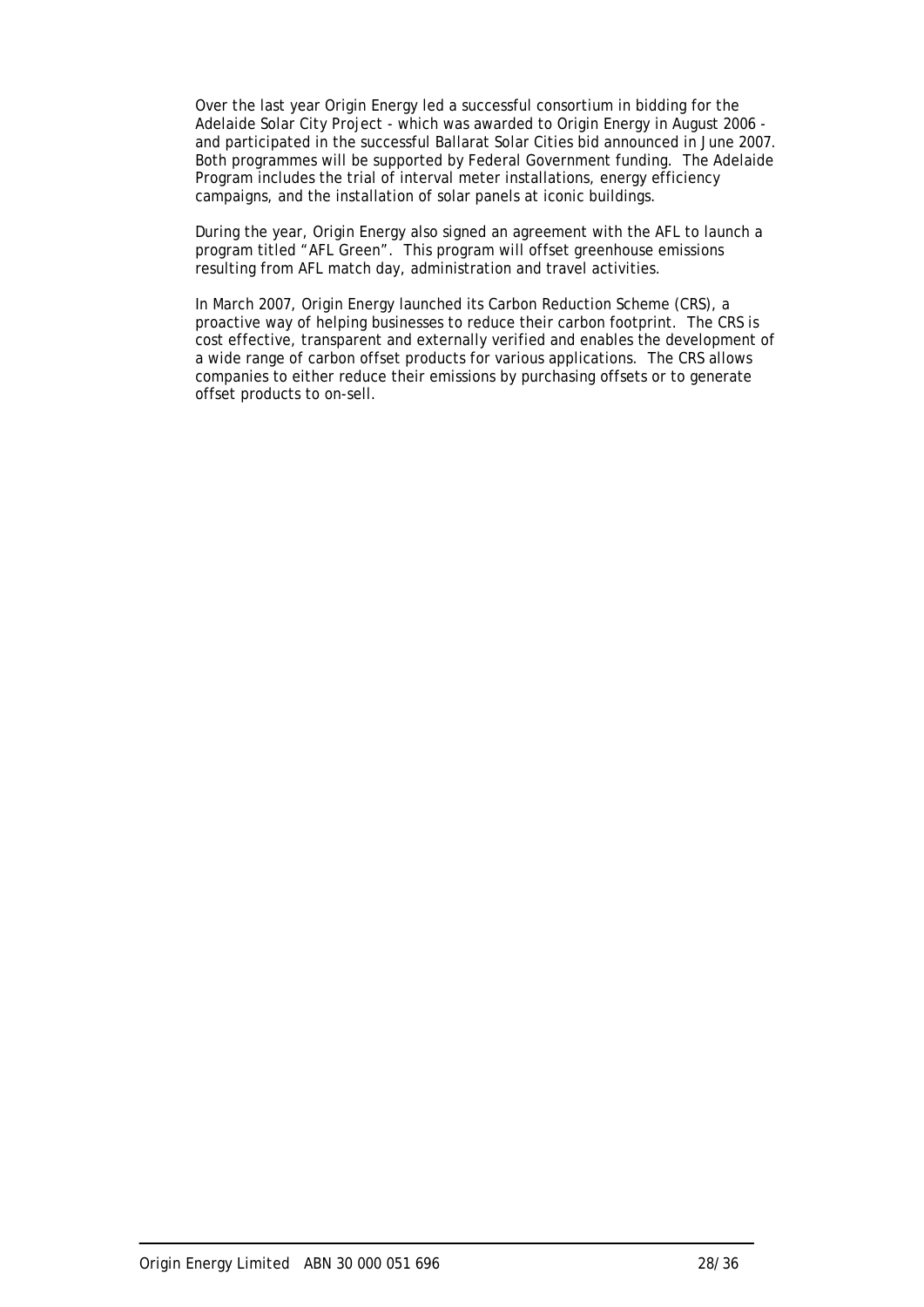## **10.4 Contact Energy**

| Year ended 30 June | 2007<br>$(\$m)$ | 2006<br>$(\text{5m})$ | Change<br>(%)     |
|--------------------|-----------------|-----------------------|-------------------|
| Total revenue      | 1,740           | 2,075                 | (16)              |
| <b>EBITDAF</b>     | 477             | 488                   | $\left( 2\right)$ |
| <b>EBIT</b>        | 355             | 400                   | .11`              |

**Performance of operations** 

| Year ended 30 June                      | 2007    | 2006    | Change (%) |
|-----------------------------------------|---------|---------|------------|
| Electricity Generated (GWh)             | 11,020  | 11,534  | (5)        |
| <b>Customer Electricity Sales (GWh)</b> | 7,564   | 7.361   | 3          |
| Gas Sales (PJ)                          | 14.2    | 20.8    | (32)       |
| LPG Sales (Tonnes)                      | 17,467  |         |            |
| Total Sales (PJe)                       |         |         |            |
| <b>Electricity Customers</b>            | 513,000 | 515,000 |            |
| <b>Gas Customers</b>                    | 75,000  | 79,000  | (5)        |
| <b>LPG Customers</b>                    | 35,000  |         |            |
| <b>Total Customers</b>                  | 623,000 | 594,000 | 5          |

Origin Energy owns a 51.4% interest in Contact Energy of New Zealand and consolidates 100% of Contact Energy in accordance with Australian accounting standards. The interests attributable to minority shareholders are recognised as Minority Interests in the Financial Statements.

A financial report entitled "Management discussion of audited consolidated financial results for the 12 months ended 30 June 2007" was issued by Contact Energy to the New Zealand Stock Exchange on Tuesday 28 August 2007 and is available on Origin Energy's website www.originenergy.com.au. That document contains details regarding Contact Energy's financial and operating performance during the period, including comparisons to the performance of Contact Energy in the prior year.

## *10.4.1 Performance of Operations*

On consolidation Contact Energy contributed \$477 million to Origin Energy's EBITDAF, 2% lower than the prior year of \$488 million. Significant operating factors that contributed to the financial performance for the 12 months ended 30 June 2007 were:

- a 20% increase in the unit cost of natural gas, both for internal use in Contact Energy's thermal electricity generation plants, and for supply to wholesale and retail customers.
- significantly lower prices received for Contact Energy's electricity generation after high rainfall in key hydro catchments resulted in increased wholesale electricity supply;
- increased hydro generation across the market and a commensurate reduction in contribution from Contact Energy's thermal generation plant;
- a stronger contribution from Contact Energy's retail base, due to lower retail electricity purchase costs;

The result was achieved under markedly different market conditions than in the 2006 financial year.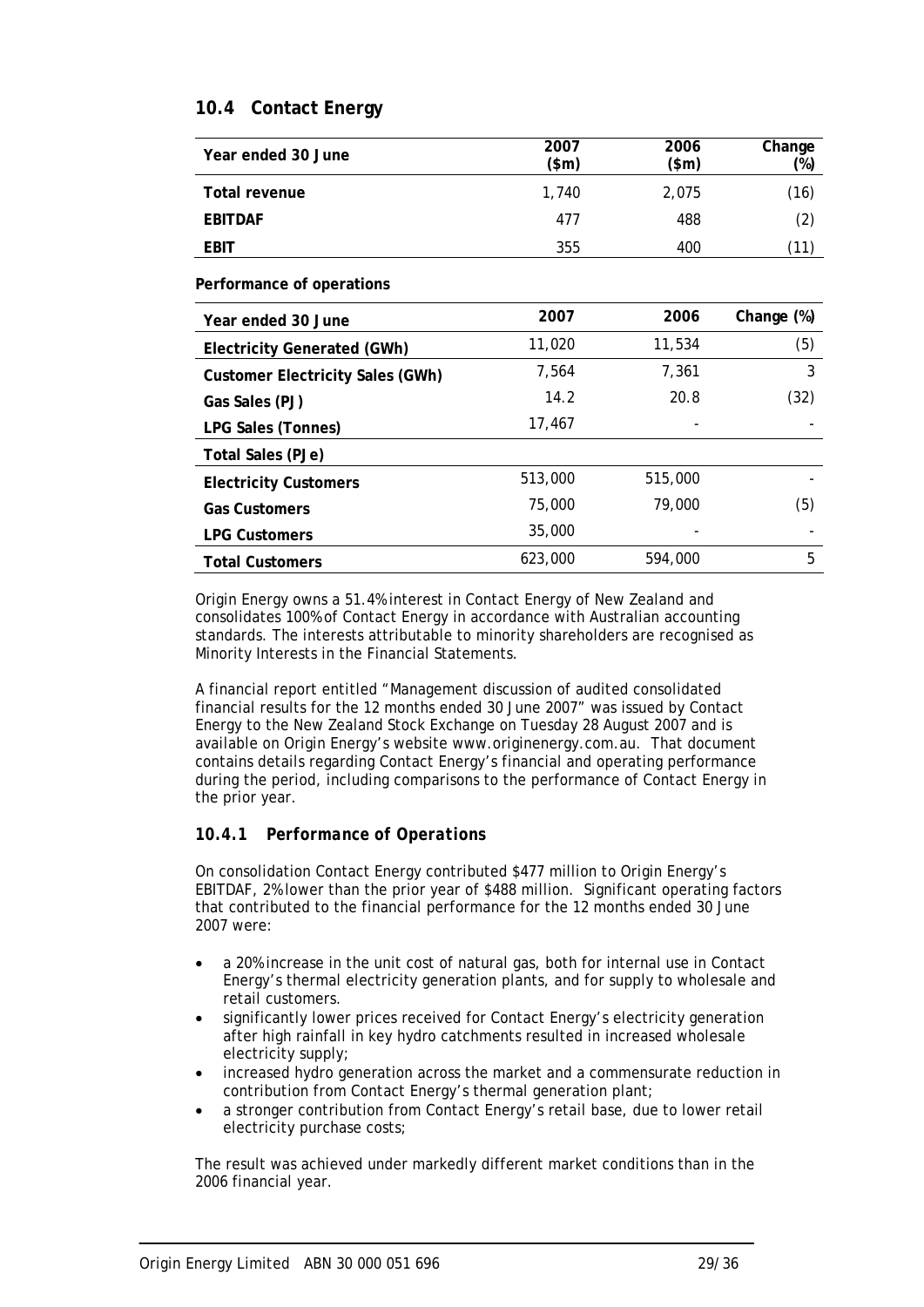Wholesale electricity prices decreased 42% compared with the prior year from an average of NZ\$93.00 to NZ\$54.00. While as a net generator this has an adverse impact of Generation earnings, Contact Energy's integrated model saw the Retail segment benefit from lower electricity purchasing costs. Contact Energy's diversified generation portfolio also meant that it was able to generate more from its hydro assets and reduce its requirements to run gas fired generation thereby reducing its average cost of generation.

In consolidating Contact Energy's results, Origin Energy has used an average exchange rate for the period of NZ\$1.14 to the A\$, compared with NZ\$1.12 to the A\$ for the prior year. Origin Energy has consolidated \$477 million at the EBITDAF level compared with \$488 million in the prior year and \$355 million at the EBIT level compared with \$400 million in the previous year. At the EBIT level the result for the year to 30 June 2006 included a benefit of \$30.9 million on the sale of Contact Energy's interest in Valley Power generation asset which has not repeated in this financial year.

A new corporate tax rate, enacted in May 2007, will reduce corporate tax from 33% to 30%. Although this new rate will not come into effect until Contact's income tax year ending 30 June 2009, the enactment of the reduced tax rate has triggered the restatement of deferred tax balances at 30 June 2007. This has resulted in a net tax benefit of \$57 million in Origin Energy's accounts (or \$29 million impact after eliminating the Minority Interests).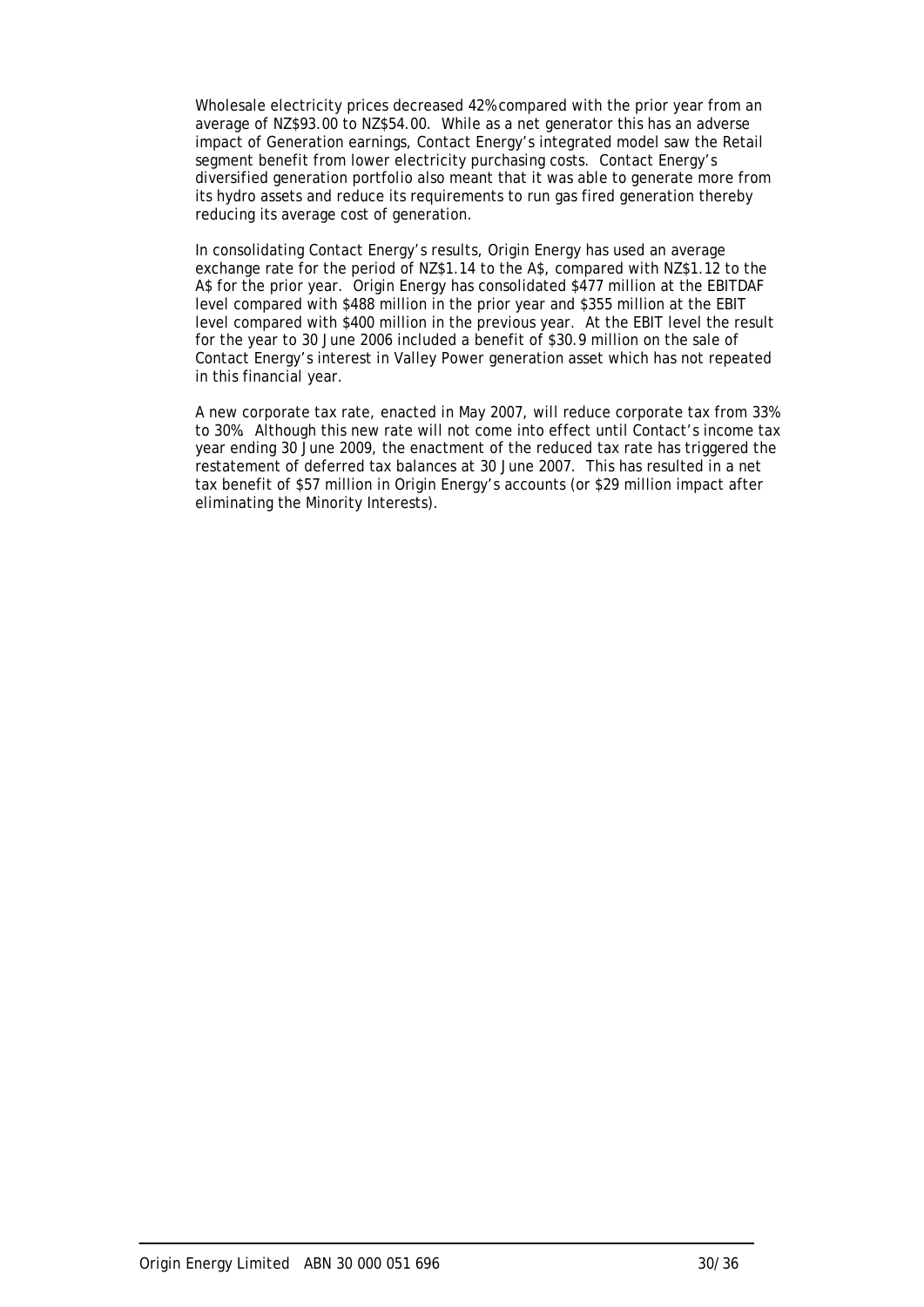## **10.5 Networks (Discontinued Business)**

| Year ended 30 June | 2007<br>$(\text{5m})$ | 2006<br>\$m\$ | Change<br>(%) |
|--------------------|-----------------------|---------------|---------------|
| Total revenue      | 209                   | 188           | 11            |
| <b>EBITDAF</b>     | 30                    | 29            |               |
| <b>EBIT</b>        | 140                   | 25            | 456           |

In November 2006, after the successful acquisition of the Sun Retail business in Queensland, Origin Energy announced its intention to sell its Network business. While this primarily included Origin Energy Asset Management business which provides management and operations services to Envestra Limited, a 17% interest in Envestra Limited, and a 33.3% interest in the SEA Gas pipeline the Company also chose to include several small, low growth business activities including minor cogeneration assets which previously were reported in the Generation segment and a variety of small assets including the SESA pipeline and Natural Gas Vehicle business previously reported in the Retail segment.

In April 2007, Origin Energy entered into an agreement to sell its Networks business to the APA Group for \$556.5 million (\$561.9 million after adjustments). Within this result this segment is reported as a discontinued business.

EBITDAF for the business was essentially constant with last year, up less than 1% to \$29.7 million.

Settlement for the SEA Gas Pipeline portion of this business was effected on 29 June 2007 and is included in the accounts for the financial year ended 30 June 2007. The before tax profit on sale was \$113.8 million and is included in EBIT of \$140 million. This compares with \$25 million in the prior year.

The sale of the balance of the business took place on 2 July 2007, and proceeds from this portion will appear in the accounts for the year ending 30 June 2008.

Jeoni Wilcom

H Kevin McCann Chairman

Sydney, 29 August 2007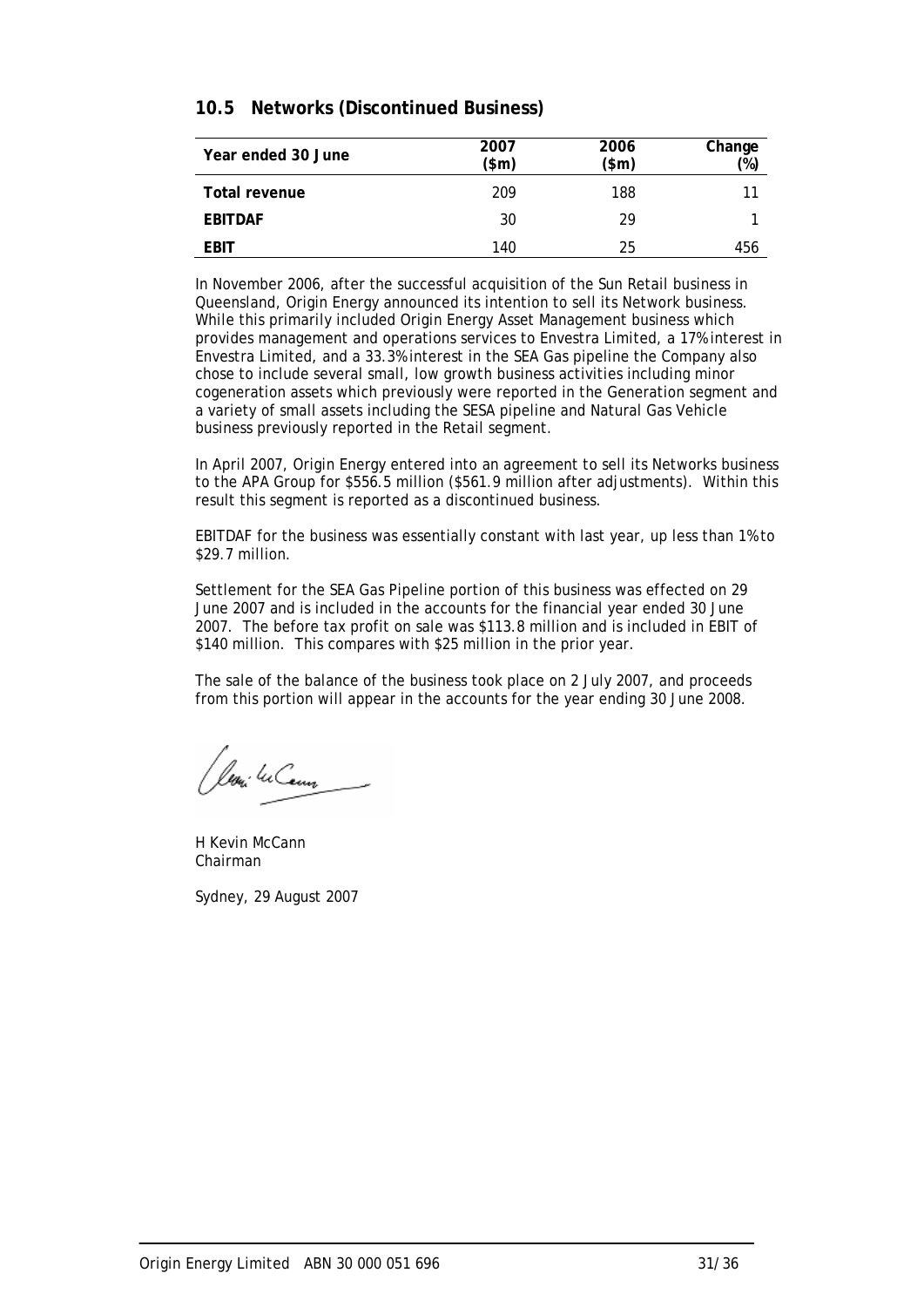| Year ended 30 June                                  | 2007<br>\$m\$ | 2006<br>\$m\$ | Change<br>$(\%)$ |
|-----------------------------------------------------|---------------|---------------|------------------|
| Total external revenue                              | 6,456         | 5,880         | 10               |
| <b>EBITDAF</b>                                      | 1,201         | 1,076         | 12               |
| EBIT                                                | 943           | 791           | 19               |
| Profit before tax                                   | 748           | 623           | 20               |
| Profit after tax                                    | 592           | 454           | 30               |
| Profit after tax and minority interests             | 457           | 332           | 38               |
| <b>Underlying Profit</b>                            | 370           | 338           | 10               |
| Free cash flow <sup>21</sup>                        | 595           | 583           | 2                |
| OCAT ratio <sup>22</sup>                            | 11.5%         | 12.5%         |                  |
| Capital expenditure                                 | 2,027         | 897           | 126              |
| Total assets                                        | 14,765        | 8,665         | 70               |
| Adjusted total assets <sup>23</sup>                 | 11,195        | 8,372         | 34               |
| Net debt                                            | 2,958         | 2,411         | 23               |
| Adjusted net debt <sup>23</sup>                     | 3,389         | 2,637         | 29               |
| Shareholders equity                                 | 6,969         | 3,646         | 91               |
| Adjusted shareholders equity <sup>23</sup>          | 4,683         | 3,582         | 31               |
| <b>Key Ratios</b>                                   |               |               |                  |
| Earnings per share - Statutory                      | 54.7 ¢        | 41.9¢         | 30               |
| Earnings per share - Underlying                     | 44.3 ¢        | 42.7 ¢        | 4                |
| Free cash flow per share <sup>21</sup>              | 71.2C         | 73.6 ¢        | (3)              |
| Total dividend per share                            | 21.0¢         | 18.0¢         | 17               |
| Net asset backing per share                         | \$7.99        | \$4.59        | 74               |
| Adjusted net asset backing per share <sup>23</sup>  | \$5.37        | \$4.51        | 19               |
| Net debt to debt plus equity                        | 29.8%         | 39.8%         |                  |
| Adjusted net debt to debt plus equity <sup>23</sup> | 42.0%         | 42.4%         |                  |
| Interest cover <sup>24</sup>                        | 4.1x          | 4.2x          |                  |
| Return on equity                                    | 7.8%          | 12.3%         | (37)             |
| Underlying return on equity <sup>25</sup>           | 10.3%         | 12.9%         |                  |
| Segment Analysis (EBITDAF)                          |               |               |                  |
| <b>Exploration &amp; Production</b>                 | 254           | 209           | 22               |
| Generation                                          | 99            | 58            | 69               |
| Retail                                              | 341           | 292           | 17               |
| <b>Contact Energy</b>                               | 477           | 488           | (2)              |
| Networks (discontinued)                             | 30            | 29            | 1                |

## **11. Origin Energy Key Financials**

 $\overline{a}$  $21$  Free cash flow is defined here as cash available to fund distributions to shareholders and growth capital. It includes deductions for stay-in-business capital, interest and tax.<br><sup>22</sup> OCAT Ratio = (OCAT - interest tax shield) / funds employed.<br><sup>23</sup> Adjusted to exclude impact of derivative financial instruments.

<sup>&</sup>lt;sup>24</sup> EBIT/Interest - Includes capitalised interest, excludes unwinding discounts on provision.<br><sup>25</sup> Underlying return on equity excludes significant items and the impact of movement in financial instruments.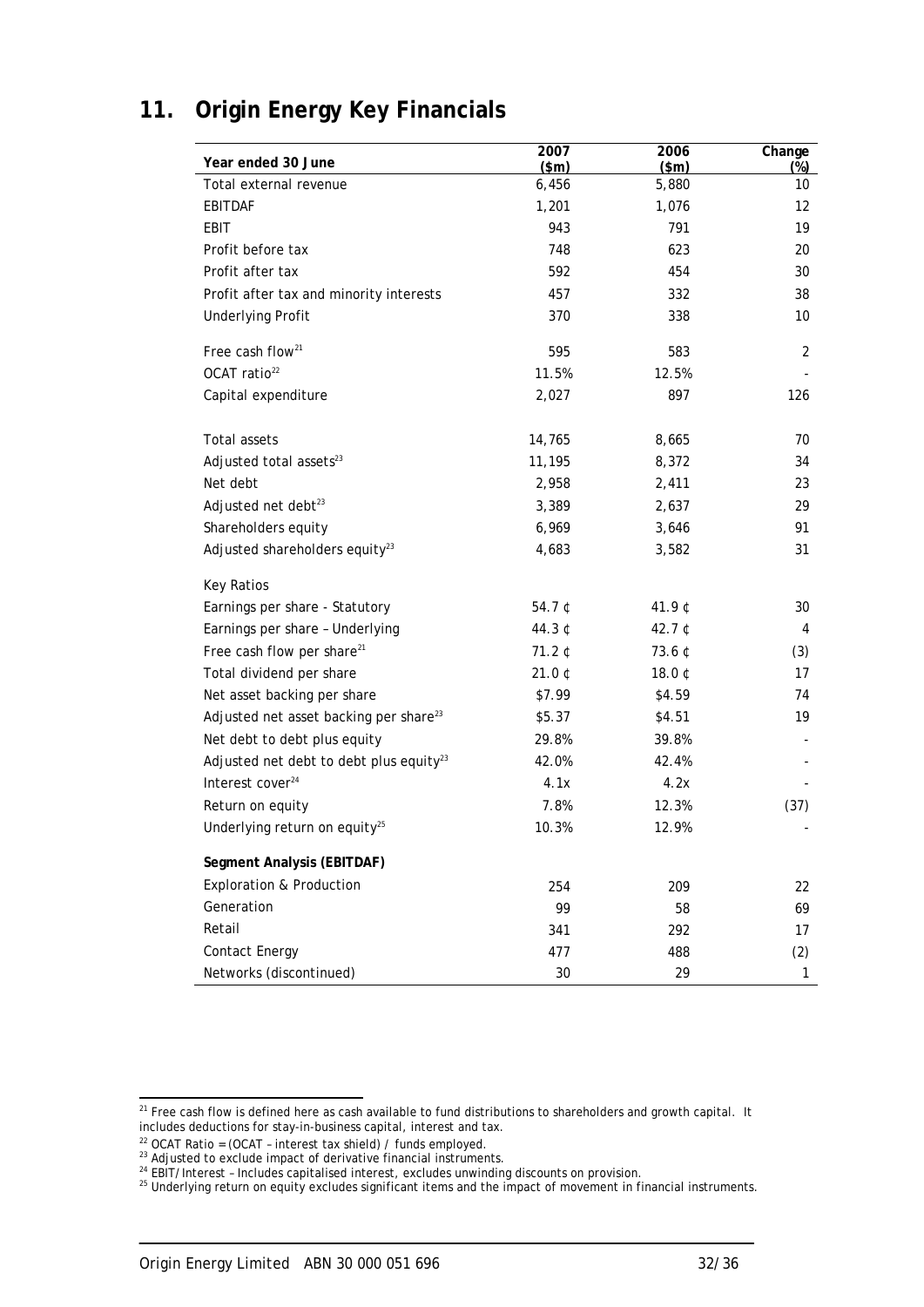| 2007 Reconciliation                                                        | Included<br>in<br><b>EBITDAF</b> | <b>Before</b><br>Tax<br>Impact<br>\$m\$ | Tax<br>\$m\$ | Minority<br><b>Interests</b><br>\$m\$ | After<br>Tax<br>Impact<br>\$m\$ | <b>NPAT</b><br>\$m\$ |
|----------------------------------------------------------------------------|----------------------------------|-----------------------------------------|--------------|---------------------------------------|---------------------------------|----------------------|
| <b>Statutory NPAT</b>                                                      |                                  |                                         |              |                                       |                                 | 456.9                |
| Significant Items                                                          |                                  |                                         |              |                                       |                                 |                      |
| Changes in FV of financial instruments                                     |                                  |                                         |              |                                       |                                 |                      |
| Commodity trading instruments                                              | No                               | 32.1                                    | (9.6)        | (0.1)                                 | 22.4                            |                      |
| <b>Financing instruments</b>                                               | No                               | 20.1                                    | (6.7)        | (6.8)                                 | 6.7                             |                      |
| <b>Asset Sales - Networks</b>                                              | <b>No</b>                        | 113.8                                   | (37.8)       |                                       | 76.0                            |                      |
| Termination of Mt Stuart PPA                                               | Yes                              | 19.6                                    | (5.9)        |                                       | 13.7                            |                      |
| Impairment of producing assets                                             | No                               | (73.8)                                  | 22.2         |                                       | (51.7)                          |                      |
| Reduction in NZ tax rate                                                   | <b>No</b>                        |                                         | 56.9         | (27.7)                                | 29.2                            |                      |
| Sun Retail one-off costs                                                   | Yes                              | (13.7)                                  | 4.1          |                                       | (9.6)                           |                      |
| <b>Total significant items</b>                                             |                                  | 98.2                                    | 23.1         | (34.6)                                | 86.7                            | (86.7)               |
| <b>Underlying Profit</b>                                                   |                                  |                                         |              |                                       |                                 | 370.2                |
|                                                                            |                                  |                                         |              |                                       |                                 |                      |
| <b>Underlying Basic EPS</b>                                                |                                  |                                         |              |                                       |                                 | 44.3                 |
|                                                                            |                                  |                                         |              |                                       |                                 |                      |
|                                                                            |                                  | <b>Before</b>                           |              |                                       | After                           |                      |
| 2006 Reconciliation                                                        | Included<br>in<br><b>EBITDAF</b> | Tax<br>Impact<br>\$m\$                  | Tax<br>\$m\$ | Minority<br><b>Interests</b><br>\$m\$ | Tax<br>Impact<br>\$m\$          | <b>NPAT</b><br>\$m\$ |
|                                                                            |                                  |                                         |              |                                       |                                 | 331.9                |
| <b>Statutory NPAT</b><br>Significant Items<br>Changes in FV of derivatives |                                  |                                         |              |                                       |                                 |                      |
| Commodity trading instruments                                              | No                               | (20.1)                                  | 6.0          |                                       | (14.1)                          |                      |
| <b>Financing instruments</b>                                               | No                               | 7.4                                     | (2.4)        | (2.4)                                 | 2.6                             |                      |
| Asset Sales - Valley Power                                                 | N <sub>O</sub>                   | 30.9                                    |              | (15.0)                                | 15.9                            |                      |
| Costs of proposed merger with<br><b>Contact Energy</b>                     | Yes                              | (16.9)                                  | 2.8          | 3.7                                   | (10.4)                          |                      |
| <b>Total significant items</b>                                             |                                  | 1.3                                     | 6.4          | (13.7)                                | (6.0)                           | 6.0                  |
| <b>Underlying Profit</b>                                                   |                                  |                                         |              |                                       |                                 | 337.9                |
|                                                                            |                                  |                                         |              |                                       |                                 |                      |

## **Appendix 1 – Reconciliation of Statutory Profit and Underlying Profit**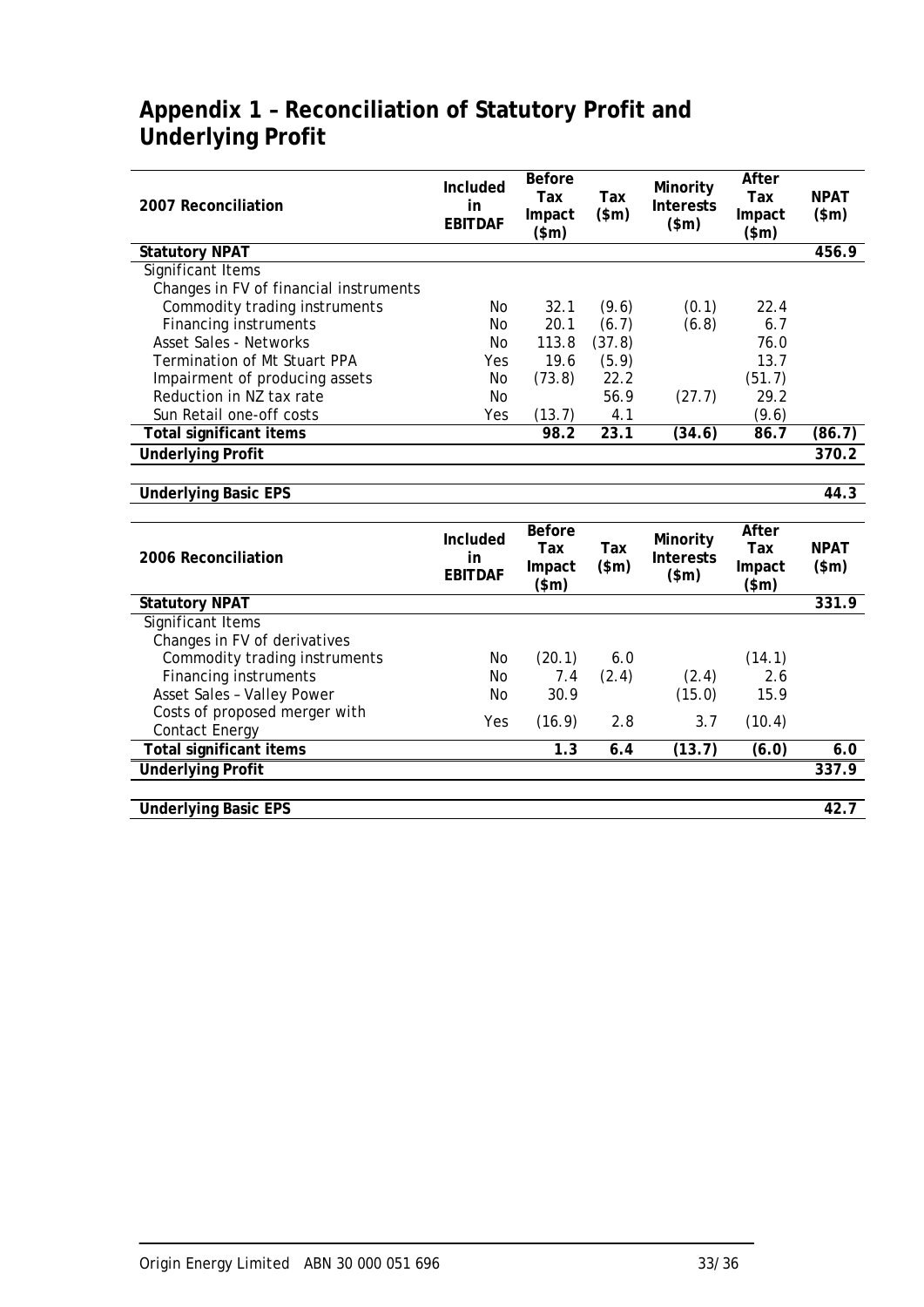# **Appendix 2 – Movements in fair value of financial instruments**

| <b>Summary of Derivative Movements</b>    |       |  |
|-------------------------------------------|-------|--|
| Change in Net Assets                      | 3,193 |  |
| Recognised in Hedge Reserve (post<br>tax) | 2.197 |  |
| Recognised in Deferred<br>Tax             | 943   |  |
| Recognised in P&L                         | 52    |  |
|                                           | 3.193 |  |

| <b>Balance Sheet</b>                | Derivative Asset (\$m) |           | Derivative Liability<br>(\$m) | Net<br>Change |       |
|-------------------------------------|------------------------|-----------|-------------------------------|---------------|-------|
|                                     | 30-Jun-07              | 30-Jun-06 | 30-Jun-07                     | 30-Jun-06     | \$m   |
| <b>Commodity Risk</b><br>Management | 3,453                  | 246       | 152                           | 170           | 3,225 |
| Contact                             | 41                     |           | 299                           | 135           | (130) |
| Treasury & other                    | 139                    | 4         | 152                           | 115           | 98    |
| Origin Group                        | 3,633                  | 257       | 603                           | 420           | 3,193 |

| Equity                              |           | Hedge Reserve - Equity (pre tax) \$m |               | Hedge Reserve - Equity (post tax)<br>\$m |           |                      |
|-------------------------------------|-----------|--------------------------------------|---------------|------------------------------------------|-----------|----------------------|
|                                     | 30-Jun-07 | 30-Jun-06                            | Net<br>Change | 30-Jun-07                                | 30-Jun-06 | <b>Net</b><br>Change |
| <b>Commodity Risk</b><br>Management | 3,165     | 54                                   | 3,111         | 2,214                                    | 37        | 2,177                |
| Contact                             | -         | (7)                                  |               |                                          | (2)       |                      |
| Treasury & other                    | 13        | (10)                                 | 23            | 10                                       | (7)       | 17                   |
| Origin Group                        | 3,178     | 37                                   | 3,141         | 2,224                                    | 28        | 2,197                |

| Profit & Loss                       |           | Profit Before Tax \$m |               |  |  |
|-------------------------------------|-----------|-----------------------|---------------|--|--|
|                                     | 30-Jun-07 | 30-Jun-06             | Net<br>Change |  |  |
| <b>Commodity Risk</b><br>Management | 34        | (19)                  | 53            |  |  |
| Contact                             | 20        | 8                     | 12            |  |  |
| Treasury & other                    | (1)       |                       | (1)           |  |  |
| Origin Group                        | 52        | (11)                  | 64            |  |  |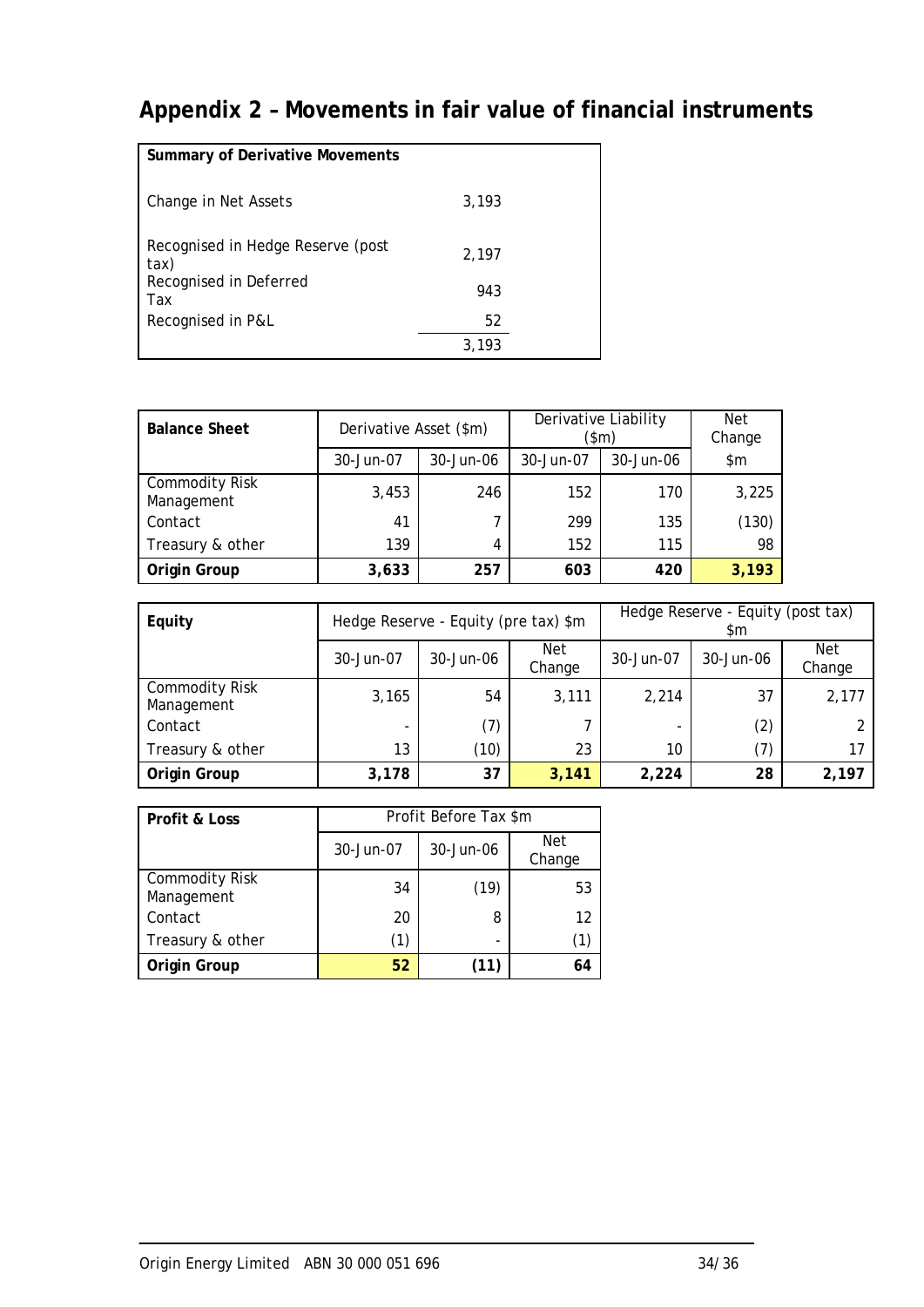# **Appendix 3 – Performance by product and key metrics**

| Performance metrics by product - 2006 |  |
|---------------------------------------|--|
|---------------------------------------|--|

| 2006                          | Natural Gas<br>Electricity |       | <b>LPG</b> |
|-------------------------------|----------------------------|-------|------------|
| Revenue (\$m)                 | 884                        | 1,678 | 557        |
| Gross Profit (\$m)            | 147                        | 309   | 145        |
| Adjusted Retail EBITDAF (\$m) | 243                        | 49    |            |
| Adjusted Retail EBITF (\$m)   | 223                        | 25    |            |
| Sales - (PJ)                  | 120                        |       |            |
| Sales - (TWh)                 |                            | 15.6  |            |
| Sales - (ktonnes)             |                            |       | 522        |
| <b>Total Sales (PJe)</b>      | 120                        | 56    | 26         |
| Customer accounts ('000)      | 880                        | 955   | 300        |

## **Performance metrics by product - 2007**

| 2007                          | Natural Gas<br>Electricity |                | <b>LPG</b>   |  |
|-------------------------------|----------------------------|----------------|--------------|--|
| Revenue (\$m)                 | 883 (-0%)                  | $2,477$ (+48%) | 577 $(+4%)$  |  |
| Gross Profit (\$m)            | 136 $(-8%)$                | 427 (+38%)     | 143 $(-1%)$  |  |
| Adjusted Retail EBITDAF (\$m) | 308 $(+27%)$               |                | 47 $(-4%)$   |  |
| Adjusted Retail EBITF (\$m)   | 283 (+27%)                 |                | $22$ (-10%)  |  |
| Sales - (PJ)                  | 125 $(+5%)$                |                |              |  |
| Sales - (TWh)                 |                            | $23 (+47%)$    |              |  |
| Sales - (ktonnes)             |                            |                | 486 (-7%)    |  |
| Total Sales (PJe)             | 125 $(+5%)$                | $82$ (+47%)    | $24$ (-7%)   |  |
| Customer accounts ('000)      | 889 $(+1%)$                | $1,815$ (+90%) | $336 (+12%)$ |  |

### **Retail Key Metrics**

| <b>Gas and Electricity</b>                                                               | Jun 06 Pre-MtM | Jun 07 Pre-MtM |
|------------------------------------------------------------------------------------------|----------------|----------------|
| \$ per Customer:                                                                         |                |                |
| Gas and Electricity customers ('000)<br>(Weighted average across the year used for 2007) | 1,834          | 2,210          |
| Gross Margin / Customer                                                                  | 250            | 255            |
| EBITDAF / Customer                                                                       | 132            | 139            |
| EBITF / Customer                                                                         | 122            | 128            |
| Cost to serve / Customer                                                                 | 118            | 116            |
| Margin                                                                                   |                |                |
| <b>EBITDAF</b>                                                                           | 9.5%           | 9.2%           |
| EBITF                                                                                    | 8.7%           | 8.4%           |